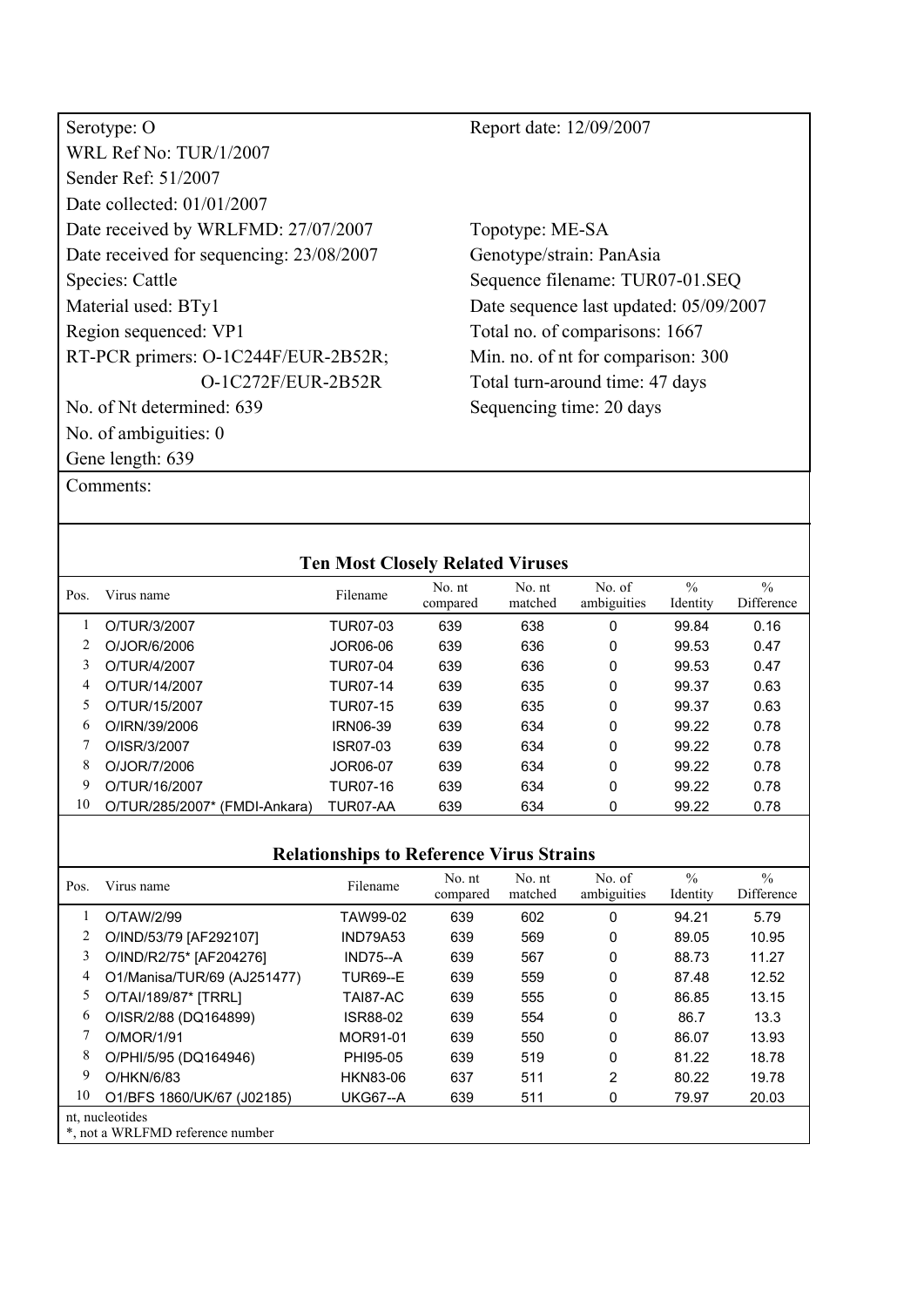| Serotype: O                              |
|------------------------------------------|
| WRL Ref No: TUR/3/2007                   |
| Sender Ref <sup>.</sup> 13/2007          |
| Date collected: 02/01/2007               |
| Date received by WRLFMD: 27/07/2007      |
| Date received for sequencing: 23/08/2007 |
| Species: Cattle                          |
| Material used: BTy1                      |
| Region sequenced: VP1                    |
| RT-PCR primers: O-1C244F/EUR-2B52R;      |
| O-1C272F/EUR-2B52R                       |
| No. of Nt determined: 639                |
| No. of ambiguities: 0                    |
| Gene length: 639                         |

Topotype: ME-SA Genotype/strain: PanAsia Sequence filename: TUR07-03.SEQ Date sequence last updated: 05/09/2007 Total no. of comparisons: 1667 Min. no. of nt for comparison: 300 Total turn-around time: 47 days Sequencing time: 20 days

#### Comments:

|      |                               | <b>Ten Most Closely Related Viruses</b> |                    |                   |                       |                           |                             |
|------|-------------------------------|-----------------------------------------|--------------------|-------------------|-----------------------|---------------------------|-----------------------------|
| Pos. | Virus name                    | Filename                                | No. nt<br>compared | No. nt<br>matched | No. of<br>ambiguities | $\frac{0}{0}$<br>Identity | $\frac{0}{0}$<br>Difference |
|      | O/TUR/1/2007                  | TUR07-01                                | 639                | 638               | 0                     | 99.84                     | 0.16                        |
| 2    | O/JOR/6/2006                  | JOR06-06                                | 639                | 637               | 0                     | 99.69                     | 0.31                        |
| 3    | O/TUR/4/2007                  | <b>TUR07-04</b>                         | 639                | 637               | 0                     | 99.69                     | 0.31                        |
| 4    | O/TUR/14/2007                 | <b>TUR07-14</b>                         | 639                | 636               | 0                     | 99.53                     | 0.47                        |
| 5    | O/TUR/15/2007                 | <b>TUR07-15</b>                         | 639                | 636               | 0                     | 99.53                     | 0.47                        |
| 6    | O/IRN/39/2006                 | <b>IRN06-39</b>                         | 639                | 635               | 0                     | 99.37                     | 0.63                        |
| 7    | O/ISR/3/2007                  | ISR07-03                                | 639                | 635               | 0                     | 99.37                     | 0.63                        |
| 8    | O/JOR/7/2006                  | JOR06-07                                | 639                | 635               | 0                     | 99.37                     | 0.63                        |
| 9    | O/TUR/16/2007                 | TUR07-16                                | 639                | 635               | 0                     | 99.37                     | 0.63                        |
| 10   | O/TUR/285/2007* (FMDI-Ankara) | TUR07-AA                                | 639                | 635               | 0                     | 99.37                     | 0.63                        |

| Pos.                                                | Virus name                  | Filename        | No. nt<br>compared | No. nt<br>matched | No. of<br>ambiguities | $\frac{0}{0}$<br>Identity | $\frac{0}{0}$<br>Difference |
|-----------------------------------------------------|-----------------------------|-----------------|--------------------|-------------------|-----------------------|---------------------------|-----------------------------|
|                                                     | O/TAW/2/99                  | TAW99-02        | 639                | 602               | 0                     | 94.21                     | 5.79                        |
|                                                     | O/IND/53/79 [AF292107]      | <b>IND79A53</b> | 639                | 569               | 0                     | 89.05                     | 10.95                       |
| 3                                                   | O/IND/R2/75* [AF204276]     | $IND75-A$       | 639                | 567               | 0                     | 88.73                     | 11.27                       |
| 4                                                   | O1/Manisa/TUR/69 (AJ251477) | <b>TUR69--E</b> | 639                | 559               | 0                     | 87.48                     | 12.52                       |
| 5                                                   | O/TAI/189/87* [TRRL]        | TAI87-AC        | 639                | 555               | 0                     | 86.85                     | 13.15                       |
| 6                                                   | O/ISR/2/88 (DQ164899)       | ISR88-02        | 639                | 554               | 0                     | 86.7                      | 13.3                        |
|                                                     | O/MOR/1/91                  | MOR91-01        | 639                | 550               | 0                     | 86.07                     | 13.93                       |
| 8                                                   | O/PHI/5/95 (DQ164946)       | PHI95-05        | 639                | 519               | 0                     | 81.22                     | 18.78                       |
| 9                                                   | O/HKN/6/83                  | HKN83-06        | 637                | 511               | 2                     | 80.22                     | 19.78                       |
| 10                                                  | O1/BFS 1860/UK/67 (J02185)  | <b>UKG67--A</b> | 639                | 510               | 0                     | 79.81                     | 20.19                       |
| nt, nucleotides<br>*, not a WRLFMD reference number |                             |                 |                    |                   |                       |                           |                             |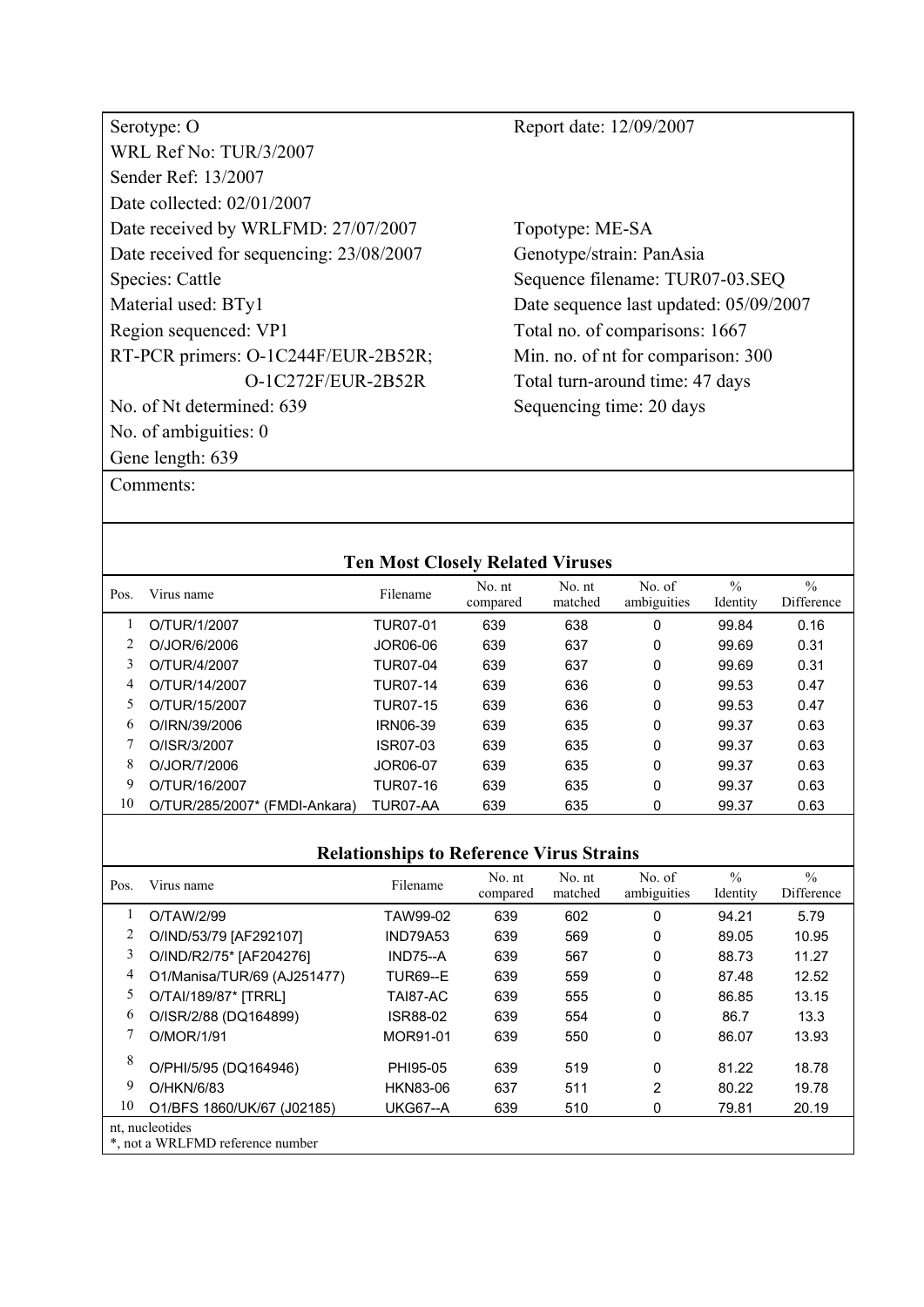| Serotype: O                              |
|------------------------------------------|
| WRL Ref No: TUR/4/2007                   |
| Sender Ref: 5/2007                       |
| Date collected: 04/01/2007               |
| Date received by WRLFMD: 27/07/2007      |
| Date received for sequencing: 23/08/2007 |
| Species: Cattle                          |
| Material used: BTy1                      |
| Region sequenced: VP1                    |
| RT-PCR primers: O-1C244F/EUR-2B52R;      |
| O-1C272F/EUR-2B52R                       |
| No. of Nt determined: 639                |
| No. of ambiguities: 0                    |
| Gene length: 639                         |

Topotype: ME-SA Genotype/strain: PanAsia Sequence filename: TUR07-04.SEQ Date sequence last updated: 05/09/2007 Total no. of comparisons: 1667 Min. no. of nt for comparison: 300 Total turn-around time: 47 days Sequencing time: 20 days

Comments:

| $\frac{0}{0}$<br>$\frac{0}{0}$<br>No. of<br>No. nt<br>No. nt<br>Filename<br>Virus name<br>Pos.<br>ambiguities<br>matched<br>Identity<br>compared<br>639<br>639<br>0<br>0<br>O/JOR/6/2006<br>100<br>JOR06-06<br>0<br>O/TUR/14/2007<br><b>TUR07-14</b><br>639<br>638<br>99.84<br>0.16<br>3<br>O/IRN/39/2006<br>639<br>637<br><b>IRN06-39</b><br>0<br>99.69<br>0.31<br>4<br>O/ISR/3/2007<br>ISR07-03<br>639<br>637<br>0<br>0.31<br>99.69<br>5<br>O/JOR/7/2006<br>0<br>JOR06-07<br>639<br>637<br>99.69<br>0.31<br>6<br>O/TUR/16/2007<br>639<br>637<br>0<br>0.31<br>TUR07-16<br>99.69<br>637<br>O/TUR/3/2007<br>TUR07-03<br>639<br>0<br>99.69<br>0.31<br>8<br>O/IRN/12/2006<br>636<br>0<br><b>IRN06-12</b><br>639<br>99.53<br>0.47<br>9<br>0<br>O/ISR/1/2007<br>ISR07-01<br>639<br>636<br>99.53<br>0.47<br>10<br>O/SAU/1/2007<br>SAU07-01<br>639<br>636<br>99.53<br>0.47<br>0 |  | <b>Ten Most Closely Related Viruses</b> |  |  |            |
|--------------------------------------------------------------------------------------------------------------------------------------------------------------------------------------------------------------------------------------------------------------------------------------------------------------------------------------------------------------------------------------------------------------------------------------------------------------------------------------------------------------------------------------------------------------------------------------------------------------------------------------------------------------------------------------------------------------------------------------------------------------------------------------------------------------------------------------------------------------------------|--|-----------------------------------------|--|--|------------|
|                                                                                                                                                                                                                                                                                                                                                                                                                                                                                                                                                                                                                                                                                                                                                                                                                                                                          |  |                                         |  |  | Difference |
|                                                                                                                                                                                                                                                                                                                                                                                                                                                                                                                                                                                                                                                                                                                                                                                                                                                                          |  |                                         |  |  |            |
|                                                                                                                                                                                                                                                                                                                                                                                                                                                                                                                                                                                                                                                                                                                                                                                                                                                                          |  |                                         |  |  |            |
|                                                                                                                                                                                                                                                                                                                                                                                                                                                                                                                                                                                                                                                                                                                                                                                                                                                                          |  |                                         |  |  |            |
|                                                                                                                                                                                                                                                                                                                                                                                                                                                                                                                                                                                                                                                                                                                                                                                                                                                                          |  |                                         |  |  |            |
|                                                                                                                                                                                                                                                                                                                                                                                                                                                                                                                                                                                                                                                                                                                                                                                                                                                                          |  |                                         |  |  |            |
|                                                                                                                                                                                                                                                                                                                                                                                                                                                                                                                                                                                                                                                                                                                                                                                                                                                                          |  |                                         |  |  |            |
|                                                                                                                                                                                                                                                                                                                                                                                                                                                                                                                                                                                                                                                                                                                                                                                                                                                                          |  |                                         |  |  |            |
|                                                                                                                                                                                                                                                                                                                                                                                                                                                                                                                                                                                                                                                                                                                                                                                                                                                                          |  |                                         |  |  |            |
|                                                                                                                                                                                                                                                                                                                                                                                                                                                                                                                                                                                                                                                                                                                                                                                                                                                                          |  |                                         |  |  |            |
|                                                                                                                                                                                                                                                                                                                                                                                                                                                                                                                                                                                                                                                                                                                                                                                                                                                                          |  |                                         |  |  |            |

| Pos.                                                | Virus name                  | Filename        | No. nt<br>compared | No. nt<br>matched | No. of<br>ambiguities | $\frac{0}{0}$<br>Identity | $\frac{0}{0}$<br>Difference |
|-----------------------------------------------------|-----------------------------|-----------------|--------------------|-------------------|-----------------------|---------------------------|-----------------------------|
|                                                     | O/TAW/2/99                  | TAW99-02        | 639                | 602               | 0                     | 94.21                     | 5.79                        |
|                                                     | O/IND/53/79 [AF292107]      | <b>IND79A53</b> | 639                | 569               | 0                     | 89.05                     | 10.95                       |
| 3                                                   | O/IND/R2/75* [AF204276]     | $IND75-A$       | 639                | 567               | 0                     | 88.73                     | 11.27                       |
| 4                                                   | O1/Manisa/TUR/69 (AJ251477) | <b>TUR69--E</b> | 639                | 561               | 0                     | 87.79                     | 12.21                       |
| 5                                                   | O/TAI/189/87* [TRRL]        | TAI87-AC        | 639                | 555               | 0                     | 86.85                     | 13.15                       |
| 6                                                   | O/ISR/2/88 (DQ164899)       | ISR88-02        | 639                | 552               | 0                     | 86.38                     | 13.62                       |
|                                                     | O/MOR/1/91                  | MOR91-01        | 639                | 548               | 0                     | 85.76                     | 14.24                       |
| 8                                                   | O/PHI/5/95 (DQ164946)       | PHI95-05        | 639                | 517               | 0                     | 80.91                     | 19.09                       |
| 9                                                   | O/HKN/6/83                  | <b>HKN83-06</b> | 637                | 509               | 2                     | 79.91                     | 20.09                       |
| 10                                                  | O1/BFS 1860/UK/67 (J02185)  | <b>UKG67--A</b> | 639                | 508               | 0                     | 79.5                      | 20.5                        |
| nt, nucleotides<br>*, not a WRLFMD reference number |                             |                 |                    |                   |                       |                           |                             |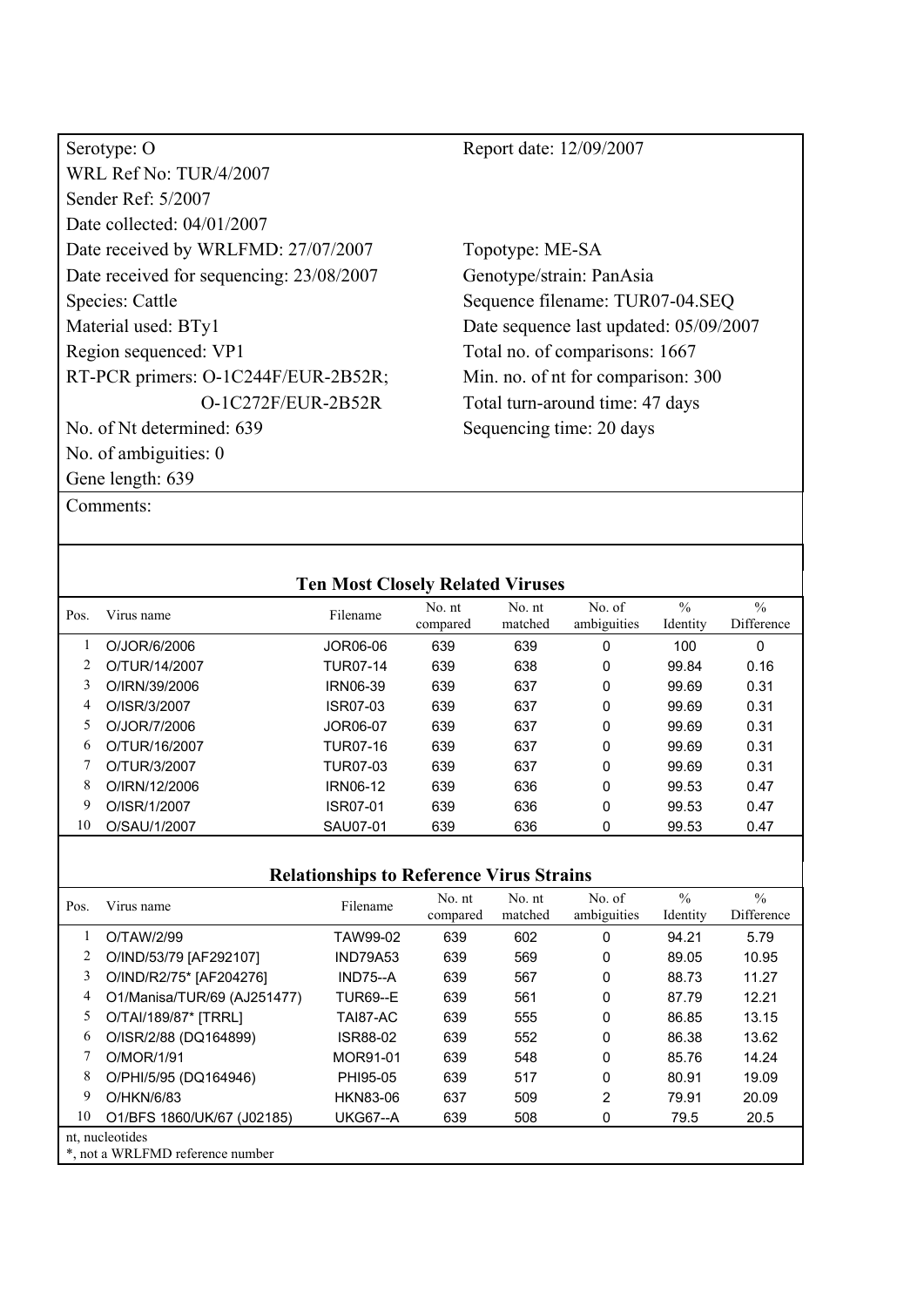| Serotype: O                              |
|------------------------------------------|
| <b>WRL Ref No: TUR/6/2007</b>            |
| Sender Ref <sup>.</sup> 128/2007         |
| Date collected: 23/01/2007               |
| Date received by WRLFMD: 27/07/2007      |
| Date received for sequencing: 23/08/2007 |
| Species: Cattle                          |
| Material used: BTy1                      |
| Region sequenced: VP1                    |
| RT-PCR primers: O-1C244F/EUR-2B52R;      |
| $O-1C272F/EUR-2B52R$                     |
| No. of Nt determined: 639                |
| No. of ambiguities: 0                    |
| Gene length: 639                         |

Topotype: ME-SA Genotype/strain: PanAsia Sequence filename: TUR07-06.SEQ Date sequence last updated: 05/09/2007 Total no. of comparisons: 1667 Min. no. of nt for comparison: 300 Total turn-around time: 47 days Sequencing time: 20 days

| Comments: |
|-----------|
|-----------|

|      |               | <b>Ten Most Closely Related Viruses</b> |                    |                   |                       |                           |                             |
|------|---------------|-----------------------------------------|--------------------|-------------------|-----------------------|---------------------------|-----------------------------|
| Pos. | Virus name    | Filename                                | No. nt<br>compared | No. nt<br>matched | No. of<br>ambiguities | $\frac{0}{0}$<br>Identity | $\frac{0}{0}$<br>Difference |
|      | O/TUR/27/2007 | <b>TUR07-27</b>                         | 639                | 638               | 0                     | 99.84                     | 0.16                        |
|      | O/TUR/13/2007 | <b>TUR07-13</b>                         | 639                | 636               | 0                     | 99.53                     | 0.47                        |
| 3    | O/IRN/14/2007 | <b>IRN07-14</b>                         | 639                | 634               | 0                     | 99.22                     | 0.78                        |
| 4    | O/IRN/15/2006 | IRN06-15                                | 639                | 634               | 0                     | 99.22                     | 0.78                        |
| 5    | O/IRN/33/2006 | IRN06-33                                | 639                | 634               | 0                     | 99.22                     | 0.78                        |
| 6    | O/IRN/55/2006 | <b>IRN06-55</b>                         | 639                | 634               | 0                     | 99.22                     | 0.78                        |
|      | O/TUR/11/2007 | TUR07-11                                | 639                | 634               | 0                     | 99.22                     | 0.78                        |
| 8    | O/IRN/12/2006 | <b>IRN06-12</b>                         | 639                | 633               | $\Omega$              | 99.06                     | 0.94                        |
| 9    | O/IRN/37/2006 | <b>IRN06-37</b>                         | 639                | 633               | 0                     | 99.06                     | 0.94                        |
| 10   | O/IRN/48/2006 | <b>IRN06-48</b>                         | 639                | 633               | 0                     | 99.06                     | 0.94                        |

| Pos. | Virus name                                          | Filename        | No. nt<br>compared | No. nt<br>matched | No. of<br>ambiguities | $\frac{0}{0}$<br>Identity | $\frac{0}{0}$<br>Difference |
|------|-----------------------------------------------------|-----------------|--------------------|-------------------|-----------------------|---------------------------|-----------------------------|
|      | O/TAW/2/99                                          | TAW99-02        | 639                | 601               | 0                     | 94.05                     | 5.95                        |
|      | O/IND/53/79 [AF292107]                              | <b>IND79A53</b> | 639                | 566               | 0                     | 88.58                     | 11.42                       |
| 3    | O/IND/R2/75* [AF204276]                             | $IND75-A$       | 639                | 564               | 0                     | 88.26                     | 11.74                       |
| 4    | O1/Manisa/TUR/69 (AJ251477)                         | <b>TUR69--E</b> | 639                | 560               | 0                     | 87.64                     | 12.36                       |
| 5.   | O/TAI/189/87* [TRRL]                                | TAI87-AC        | 639                | 554               | 0                     | 86.7                      | 13.3                        |
| 6    | O/ISR/2/88 (DQ164899)                               | ISR88-02        | 639                | 551               | 0                     | 86.23                     | 13.77                       |
|      | O/MOR/1/91                                          | MOR91-01        | 639                | 547               | 0                     | 85.6                      | 14.4                        |
| 8    | O/PHI/5/95 (DQ164946)                               | PHI95-05        | 639                | 516               | 0                     | 80.75                     | 19.25                       |
| 9    | O/HKN/6/83                                          | <b>HKN83-06</b> | 637                | 508               | 2                     | 79.75                     | 20.25                       |
| 10   | O1/BFS 1860/UK/67 (J02185)                          | <b>UKG67--A</b> | 639                | 507               | 0                     | 79.34                     | 20.66                       |
|      | nt, nucleotides<br>*, not a WRLFMD reference number |                 |                    |                   |                       |                           |                             |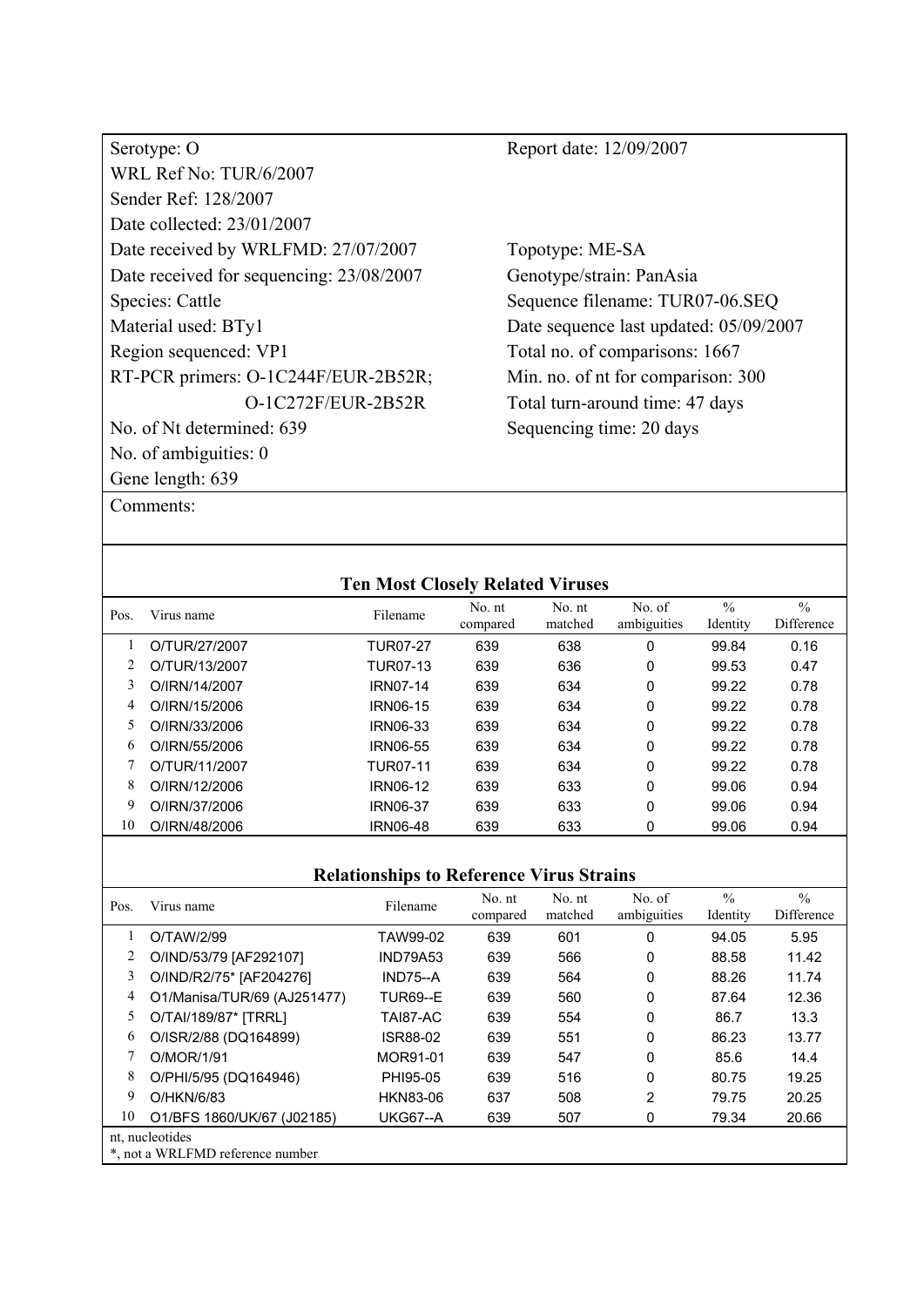| Serotype: O                              |
|------------------------------------------|
| <b>WRL Ref No: TUR/9/2007</b>            |
| Sender Ref: 238/2007                     |
| Date collected: 04/02/2007               |
| Date received by WRLFMD: 27/07/2007      |
| Date received for sequencing: 23/08/2007 |
| Species: Cattle                          |
| Material used: BTy1                      |
| Region sequenced: VP1                    |
| RT-PCR primers: O-1C244F/EUR-2B52R;      |
| O-1C272F/EUR-2B52R                       |
| No. of Nt determined: 639                |
| No. of ambiguities: 0                    |
| Gene length: 639                         |

Topotype: ME-SA Genotype/strain: PanAsia Sequence filename: TUR07-09.SEQ Date sequence last updated: 05/09/2007 Total no. of comparisons: 1667 Min. no. of nt for comparison: 300 Total turn-around time: 47 days Sequencing time: 20 days

Comments:

| $\frac{0}{0}$<br>$\frac{0}{0}$<br>No. nt<br>No. nt<br>No. of<br>Filename<br>Virus name<br>Pos.<br>ambiguities<br>matched<br>Identity<br>compared<br>636<br>639<br>0<br>O/TUR/13/2007<br>99.53<br>0.47<br>TUR07-13<br><b>IRN06-15</b><br>O/IRN/15/2006<br>639<br>634<br>0<br>99.22<br>0.78<br>3<br>O/IRN/33/2006<br>639<br>634<br>0<br><b>IRN06-33</b><br>99.22<br>0.78<br>4<br>0<br>O/IRN/55/2006<br>639<br>634<br><b>IRN06-55</b><br>99.22<br>0.78<br>5<br>O/TUR/11/2007<br><b>TUR07-11</b><br>639<br>634<br>0<br>0.78<br>99.22<br>6<br>O/IRN/12/2006<br><b>IRN06-12</b><br>639<br>633<br>0<br>99.06<br>0.94<br>O/IRN/37/2006<br><b>IRN06-37</b><br>639<br>633<br>0<br>99.06<br>0.94<br>8<br>0<br>O/IRN/48/2006<br><b>IRN06-48</b><br>639<br>633<br>99.06<br>0.94<br>9<br>O/IRN/49/2006<br>639<br>633<br>0<br><b>IRN06-49</b><br>99.06<br>0.94 |  | <b>Ten Most Closely Related Viruses</b> |  |  |            |
|-------------------------------------------------------------------------------------------------------------------------------------------------------------------------------------------------------------------------------------------------------------------------------------------------------------------------------------------------------------------------------------------------------------------------------------------------------------------------------------------------------------------------------------------------------------------------------------------------------------------------------------------------------------------------------------------------------------------------------------------------------------------------------------------------------------------------------------------------|--|-----------------------------------------|--|--|------------|
|                                                                                                                                                                                                                                                                                                                                                                                                                                                                                                                                                                                                                                                                                                                                                                                                                                                 |  |                                         |  |  | Difference |
|                                                                                                                                                                                                                                                                                                                                                                                                                                                                                                                                                                                                                                                                                                                                                                                                                                                 |  |                                         |  |  |            |
|                                                                                                                                                                                                                                                                                                                                                                                                                                                                                                                                                                                                                                                                                                                                                                                                                                                 |  |                                         |  |  |            |
|                                                                                                                                                                                                                                                                                                                                                                                                                                                                                                                                                                                                                                                                                                                                                                                                                                                 |  |                                         |  |  |            |
|                                                                                                                                                                                                                                                                                                                                                                                                                                                                                                                                                                                                                                                                                                                                                                                                                                                 |  |                                         |  |  |            |
|                                                                                                                                                                                                                                                                                                                                                                                                                                                                                                                                                                                                                                                                                                                                                                                                                                                 |  |                                         |  |  |            |
|                                                                                                                                                                                                                                                                                                                                                                                                                                                                                                                                                                                                                                                                                                                                                                                                                                                 |  |                                         |  |  |            |
|                                                                                                                                                                                                                                                                                                                                                                                                                                                                                                                                                                                                                                                                                                                                                                                                                                                 |  |                                         |  |  |            |
|                                                                                                                                                                                                                                                                                                                                                                                                                                                                                                                                                                                                                                                                                                                                                                                                                                                 |  |                                         |  |  |            |
|                                                                                                                                                                                                                                                                                                                                                                                                                                                                                                                                                                                                                                                                                                                                                                                                                                                 |  |                                         |  |  |            |
| 10<br>O/IRN/7/2007<br>633<br><b>IRN07-07</b><br>639<br>99.06<br>0<br>0.94                                                                                                                                                                                                                                                                                                                                                                                                                                                                                                                                                                                                                                                                                                                                                                       |  |                                         |  |  |            |

| Pos. | Virus name                                          | Filename        | No. nt<br>compared | No. nt<br>matched | No. of<br>ambiguities | $\frac{0}{0}$<br>Identity | $\frac{0}{0}$<br>Difference |
|------|-----------------------------------------------------|-----------------|--------------------|-------------------|-----------------------|---------------------------|-----------------------------|
|      | O/TAW/2/99                                          | TAW99-02        | 639                | 601               | 0                     | 94.05                     | 5.95                        |
|      | O/IND/53/79 [AF292107]                              | <b>IND79A53</b> | 639                | 568               | 0                     | 88.89                     | 11.11                       |
| 3    | O/IND/R2/75* [AF204276]                             | $IND75-A$       | 639                | 568               | 0                     | 88.89                     | 11.11                       |
| 4    | O1/Manisa/TUR/69 (AJ251477)                         | <b>TUR69--E</b> | 639                | 564               | 0                     | 88.26                     | 11.74                       |
| 5    | O/TAI/189/87* [TRRL]                                | TAI87-AC        | 639                | 555               | 0                     | 86.85                     | 13.15                       |
| 6    | O/ISR/2/88 (DQ164899)                               | ISR88-02        | 639                | 553               | 0                     | 86.54                     | 13.46                       |
|      | O/MOR/1/91                                          | MOR91-01        | 639                | 551               | 0                     | 86.23                     | 13.77                       |
| 8    | O/PHI/5/95 (DQ164946)                               | PHI95-05        | 639                | 516               | 0                     | 80.75                     | 19.25                       |
| 9    | O/HKN/6/83                                          | <b>HKN83-06</b> | 637                | 508               | 2                     | 79.75                     | 20.25                       |
| 10   | O1/BFS 1860/UK/67 (J02185)                          | <b>UKG67--A</b> | 639                | 509               | 0                     | 79.66                     | 20.34                       |
|      | nt, nucleotides<br>*, not a WRLFMD reference number |                 |                    |                   |                       |                           |                             |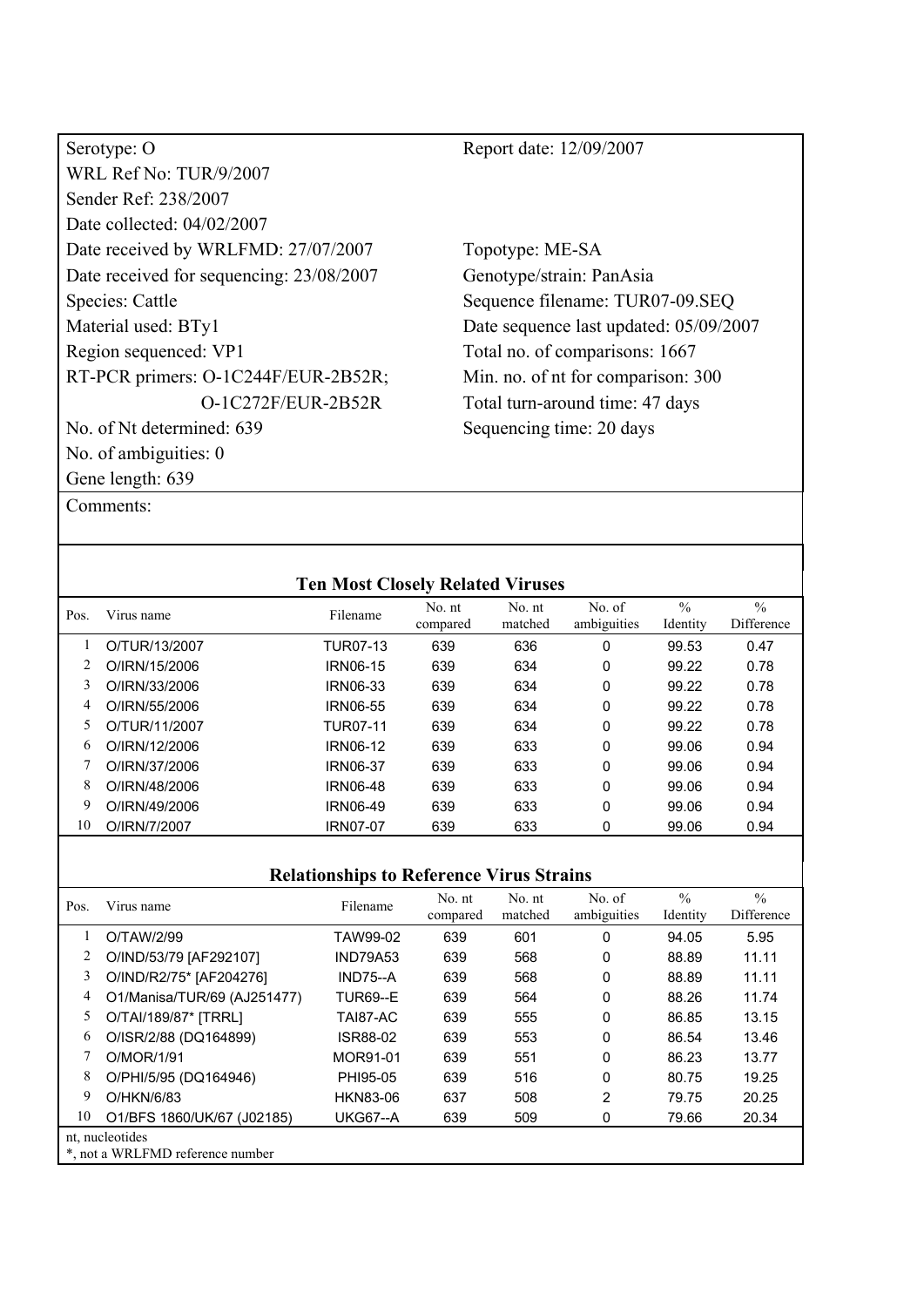| Serotype: O                              |
|------------------------------------------|
| <b>WRL Ref No: TUR/11/2007</b>           |
| Sender Ref: 284/2007                     |
| Date collected: 13/02/2007               |
| Date received by WRLFMD: 27/07/2007      |
| Date received for sequencing: 23/08/2007 |
| Species: Cattle                          |
| Material used: BTy1                      |
| Region sequenced: VP1                    |
| RT-PCR primers: O-1C244F/EUR-2B52R;      |
| O-1C272F/EUR-2B52R                       |
| No. of Nt determined: 639                |
| No. of ambiguities: 0                    |
| Gene length: 639                         |

Comments:

Report date: 12/09/2007

Topotype: ME-SA Genotype/strain: PanAsia Sequence filename: TUR07-11.SEQ Date sequence last updated: 05/09/2007 Total no. of comparisons: 1667 Min. no. of nt for comparison: 300 Total turn-around time: 47 days Sequencing time: 20 days

|      |                                | <b>Ten Most Closely Related Viruses</b> |                    |                   |                       |                           |                             |
|------|--------------------------------|-----------------------------------------|--------------------|-------------------|-----------------------|---------------------------|-----------------------------|
| Pos. | Virus name                     | Filename                                | No. nt<br>compared | No. nt<br>matched | No. of<br>ambiguities | $\frac{0}{0}$<br>Identity | $\frac{0}{0}$<br>Difference |
|      | O/TUR/13/2007                  | TUR07-13                                | 639                | 637               | 0                     | 99.69                     | 0.31                        |
|      | O/IRN/15/2006                  | <b>IRN06-15</b>                         | 639                | 635               | $\mathbf 0$           | 99.37                     | 0.63                        |
| 3    | O/IRN/33/2006                  | <b>IRN06-33</b>                         | 639                | 635               | $\mathbf 0$           | 99.37                     | 0.63                        |
| 4    | O/IRN/55/2006                  | <b>IRN06-55</b>                         | 639                | 635               | 0                     | 99.37                     | 0.63                        |
| 5    | O/IRN/12/2006                  | <b>IRN06-12</b>                         | 639                | 634               | 0                     | 99.22                     | 0.78                        |
| 6    | O/IRN/37/2006                  | <b>IRN06-37</b>                         | 639                | 634               | 0                     | 99.22                     | 0.78                        |
|      | O/IRN/48/2006                  | <b>IRN06-48</b>                         | 639                | 634               | 0                     | 99.22                     | 0.78                        |
| 8    | O/IRN/49/2006                  | <b>IRN06-49</b>                         | 639                | 634               | 0                     | 99.22                     | 0.78                        |
| 9    | O/IRN/7/2007                   | <b>IRN07-07</b>                         | 639                | 634               | 0                     | 99.22                     | 0.78                        |
| 10   | O/TUR/1423/2006* (FMDI-Ankara) | TUR06-AA                                | 638                | 633               |                       | 99.22                     | 0.78                        |

| Pos. | Virus name                                          | Filename        | No. nt<br>compared | No. nt<br>matched | No. of<br>ambiguities | $\frac{0}{0}$<br>Identity | $\frac{0}{0}$<br>Difference |
|------|-----------------------------------------------------|-----------------|--------------------|-------------------|-----------------------|---------------------------|-----------------------------|
|      | O/TAW/2/99                                          | TAW99-02        | 639                | 603               | 0                     | 94.37                     | 5.63                        |
|      | O/IND/53/79 [AF292107]                              | <b>IND79A53</b> | 639                | 567               | 0                     | 88.73                     | 11.27                       |
| 3    | O/IND/R2/75* [AF204276]                             | $IND75-A$       | 639                | 565               | 0                     | 88.42                     | 11.58                       |
| 4    | O1/Manisa/TUR/69 (AJ251477)                         | <b>TUR69--E</b> | 639                | 561               | 0                     | 87.79                     | 12.21                       |
| 5.   | O/TAI/189/87* [TRRL]                                | TAI87-AC        | 639                | 554               | 0                     | 86.7                      | 13.3                        |
| 6    | O/ISR/2/88 (DQ164899)                               | <b>ISR88-02</b> | 639                | 552               | 0                     | 86.38                     | 13.62                       |
|      | O/MOR/1/91                                          | MOR91-01        | 639                | 548               | 0                     | 85.76                     | 14.24                       |
| 8    | O/PHI/5/95 (DQ164946)                               | PHI95-05        | 639                | 516               | 0                     | 80.75                     | 19.25                       |
| 9    | O/HKN/6/83                                          | <b>HKN83-06</b> | 637                | 508               | $\overline{2}$        | 79.75                     | 20.25                       |
| 10   | O1/BFS 1860/UK/67 (J02185)                          | <b>UKG67--A</b> | 639                | 507               | 0                     | 79.34                     | 20.66                       |
|      | nt, nucleotides<br>*, not a WRLFMD reference number |                 |                    |                   |                       |                           |                             |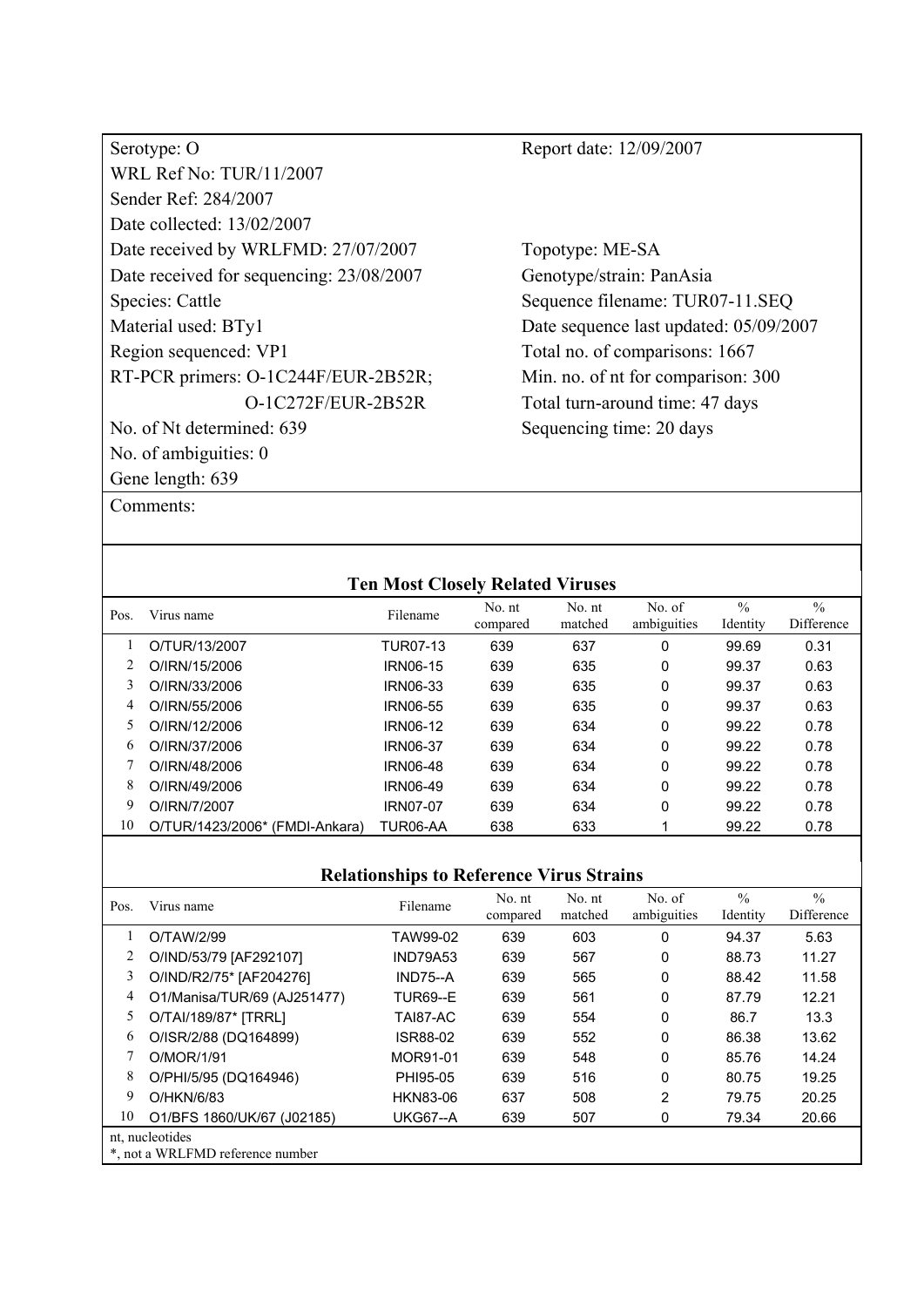| Serotype: O                              | Report date: 12/09/2007                |
|------------------------------------------|----------------------------------------|
| WRL Ref No: TUR/13/2007                  |                                        |
| Sender Ref: 357/2007                     |                                        |
| Date collected: 25/02/2007               |                                        |
| Date received by WRLFMD: 27/07/2007      | Topotype: ME-SA                        |
| Date received for sequencing: 23/08/2007 | Genotype/strain: PanAsia               |
| Species: Cattle                          | Sequence filename: TUR07-13.SEQ        |
| Material used: BTy1                      | Date sequence last updated: 05/09/2007 |
| Region sequenced: VP1                    | Total no. of comparisons: 1667         |
| RT-PCR primers: O-1C244F/EUR-2B52R;      | Min. no. of nt for comparison: 300     |
| O-1C272F/EUR-2B52R                       | Total turn-around time: 47 days        |
| No. of Nt determined: 639                | Sequencing time: 20 days               |
| No. of ambiguities: $0$                  |                                        |
| Gene length: 639                         |                                        |
| Comments:                                |                                        |

|      |                                | <b>Ten Most Closely Related Viruses</b> |                    |                   |                       |                           |                             |
|------|--------------------------------|-----------------------------------------|--------------------|-------------------|-----------------------|---------------------------|-----------------------------|
| Pos. | Virus name                     | Filename                                | No. nt<br>compared | No. nt<br>matched | No. of<br>ambiguities | $\frac{0}{0}$<br>Identity | $\frac{0}{0}$<br>Difference |
|      | O/IRN/15/2006                  | <b>IRN06-15</b>                         | 639                | 637               | 0                     | 99.69                     | 0.31                        |
| 2    | O/IRN/33/2006                  | <b>IRN06-33</b>                         | 639                | 637               | 0                     | 99.69                     | 0.31                        |
| 3    | O/IRN/55/2006                  | <b>IRN06-55</b>                         | 639                | 637               | 0                     | 99.69                     | 0.31                        |
| 4    | O/TUR/11/2007                  | <b>TUR07-11</b>                         | 639                | 637               | 0                     | 99.69                     | 0.31                        |
| 5    | O/IRN/12/2006                  | <b>IRN06-12</b>                         | 639                | 636               | 0                     | 99.53                     | 0.47                        |
| 6    | O/IRN/37/2006                  | <b>IRN06-37</b>                         | 639                | 636               | 0                     | 99.53                     | 0.47                        |
|      | O/IRN/48/2006                  | <b>IRN06-48</b>                         | 639                | 636               | 0                     | 99.53                     | 0.47                        |
| 8    | O/IRN/49/2006                  | <b>IRN06-49</b>                         | 639                | 636               | 0                     | 99.53                     | 0.47                        |
| 9    | O/IRN/7/2007                   | <b>IRN07-07</b>                         | 639                | 636               | 0                     | 99.53                     | 0.47                        |
| 10   | O/TUR/1423/2006* (FMDI-Ankara) | TUR06-AA                                | 638                | 635               |                       | 99.53                     | 0.47                        |

| Pos. | Virus name                                          | Filename        | No. nt<br>compared | No. nt<br>matched | No. of<br>ambiguities | $\frac{0}{0}$<br>Identity | $\frac{0}{0}$<br>Difference |
|------|-----------------------------------------------------|-----------------|--------------------|-------------------|-----------------------|---------------------------|-----------------------------|
|      | O/TAW/2/99                                          | TAW99-02        | 639                | 602               | 0                     | 94.21                     | 5.79                        |
|      | O/IND/53/79 [AF292107]                              | IND79A53        | 639                | 569               | 0                     | 89.05                     | 10.95                       |
| 3    | O/IND/R2/75* [AF204276]                             | <b>IND75--A</b> | 639                | 567               | 0                     | 88.73                     | 11.27                       |
| 4    | O1/Manisa/TUR/69 (AJ251477)                         | <b>TUR69--E</b> | 639                | 563               | 0                     | 88.11                     | 11.89                       |
| 5    | O/TAI/189/87* [TRRL]                                | TAI87-AC        | 639                | 555               | 0                     | 86.85                     | 13.15                       |
| 6    | O/ISR/2/88 (DQ164899)                               | ISR88-02        | 639                | 552               | 0                     | 86.38                     | 13.62                       |
|      | O/MOR/1/91                                          | MOR91-01        | 639                | 548               | 0                     | 85.76                     | 14.24                       |
| 8    | O/PHI/5/95 (DQ164946)                               | PHI95-05        | 639                | 517               | 0                     | 80.91                     | 19.09                       |
| 9    | O/HKN/6/83                                          | <b>HKN83-06</b> | 637                | 509               | $\overline{2}$        | 79.91                     | 20.09                       |
| 10   | O1/BFS 1860/UK/67 (J02185)                          | <b>UKG67--A</b> | 639                | 509               | 0                     | 79.66                     | 20.34                       |
|      | nt, nucleotides<br>*, not a WRLFMD reference number |                 |                    |                   |                       |                           |                             |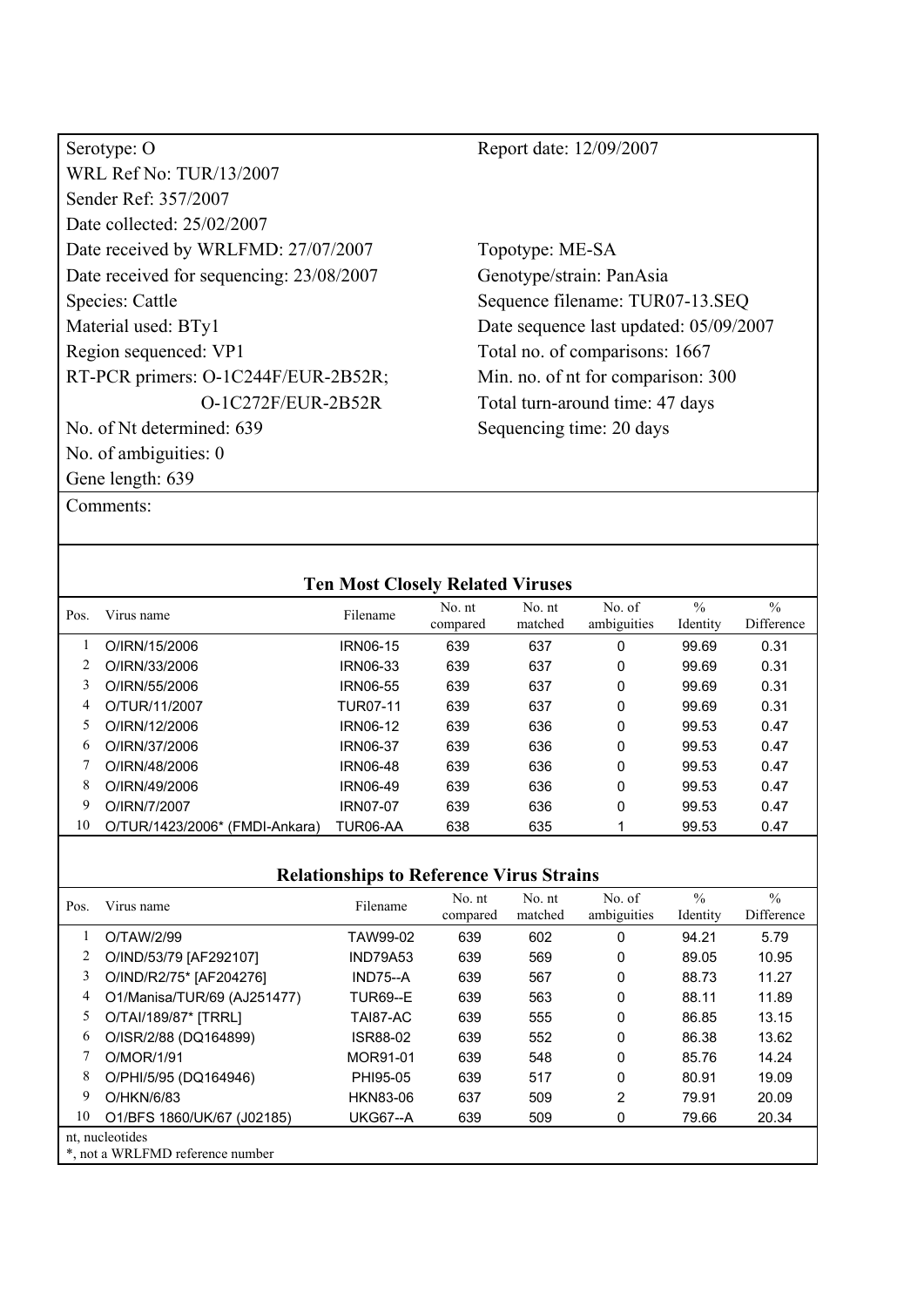| Serotype: O                              |
|------------------------------------------|
| <b>WRL Ref No: TUR/14/2007</b>           |
| Sender Ref: 382/2007                     |
| Date collected: 26/02/2007               |
| Date received by WRLFMD: 27/07/2007      |
| Date received for sequencing: 23/08/2007 |
| Species: Cattle                          |
| Material used: BTy1                      |
| Region sequenced: VP1                    |
| RT-PCR primers: O-1C244F/EUR-2B52R;      |
| O-1C272F/EUR-2B52R                       |
| No. of Nt determined: 639                |
| No. of ambiguities: 0                    |
| Gene length: 639                         |

Topotype: ME-SA Genotype/strain: PanAsia Sequence filename: TUR07-14.SEQ Date sequence last updated: 05/09/2007 Total no. of comparisons: 1667 Min. no. of nt for comparison: 300 Total turn-around time: 47 days Sequencing time: 20 days

| Comments: |
|-----------|
|-----------|

| <b>Ten Most Closely Related Viruses</b> |               |                 |                    |                   |                       |                           |                             |
|-----------------------------------------|---------------|-----------------|--------------------|-------------------|-----------------------|---------------------------|-----------------------------|
| Pos.                                    | Virus name    | Filename        | No. nt<br>compared | No. nt<br>matched | No. of<br>ambiguities | $\frac{0}{0}$<br>Identity | $\frac{0}{0}$<br>Difference |
|                                         | O/IRN/39/2006 | <b>IRN06-39</b> | 639                | 638               | 0                     | 99.84                     | 0.16                        |
|                                         | O/JOR/6/2006  | JOR06-06        | 639                | 638               | 0                     | 99.84                     | 0.16                        |
| 3                                       | O/TUR/4/2007  | <b>TUR07-04</b> | 639                | 638               | 0                     | 99.84                     | 0.16                        |
| 4                                       | O/IRN/12/2006 | <b>IRN06-12</b> | 639                | 637               | 0                     | 99.69                     | 0.31                        |
| 5                                       | O/IRN/10/2006 | IRN06-10        | 639                | 636               | 0                     | 99.53                     | 0.47                        |
| 6                                       | O/IRN/17/2006 | <b>IRN06-17</b> | 639                | 636               | 0                     | 99.53                     | 0.47                        |
|                                         | O/IRN/19/2006 | <b>IRN06-19</b> | 639                | 636               | 0                     | 99.53                     | 0.47                        |
| 8                                       | O/IRN/20/2006 | <b>IRN06-20</b> | 639                | 636               | 0                     | 99.53                     | 0.47                        |
| 9                                       | O/IRN/38/2006 | <b>IRN06-38</b> | 639                | 636               | 0                     | 99.53                     | 0.47                        |
| 10                                      | O/IRN/51/2006 | <b>IRN06-51</b> | 639                | 636               | 0                     | 99.53                     | 0.47                        |

| Pos. | Virus name                                          | Filename        | No. nt<br>compared | No. nt<br>matched | No. of<br>ambiguities | $\frac{0}{0}$<br>Identity | $\frac{0}{0}$<br>Difference |  |  |
|------|-----------------------------------------------------|-----------------|--------------------|-------------------|-----------------------|---------------------------|-----------------------------|--|--|
|      | O/TAW/2/99                                          | TAW99-02        | 639                | 603               | 0                     | 94.37                     | 5.63                        |  |  |
|      | O/IND/53/79 [AF292107]                              | <b>IND79A53</b> | 639                | 570               | 0                     | 89.2                      | 10.8                        |  |  |
| 3    | O/IND/R2/75* [AF204276]                             | $IND75-A$       | 639                | 568               | 0                     | 88.89                     | 11.11                       |  |  |
| 4    | O1/Manisa/TUR/69 (AJ251477)                         | <b>TUR69--E</b> | 639                | 562               | $\Omega$              | 87.95                     | 12.05                       |  |  |
| 5.   | O/TAI/189/87* [TRRL]                                | TAI87-AC        | 639                | 556               | 0                     | 87.01                     | 12.99                       |  |  |
| 6    | O/ISR/2/88 (DQ164899)                               | ISR88-02        | 639                | 553               | 0                     | 86.54                     | 13.46                       |  |  |
|      | O/MOR/1/91                                          | MOR91-01        | 639                | 549               | 0                     | 85.92                     | 14.08                       |  |  |
| 8    | O/PHI/5/95 (DQ164946)                               | PHI95-05        | 639                | 518               | 0                     | 81.06                     | 18.94                       |  |  |
| 9    | O/HKN/6/83                                          | <b>HKN83-06</b> | 637                | 510               | 2                     | 80.06                     | 19.94                       |  |  |
| 10   | O1/BFS 1860/UK/67 (J02185)                          | <b>UKG67--A</b> | 639                | 509               | 0                     | 79.66                     | 20.34                       |  |  |
|      | nt, nucleotides<br>*, not a WRLFMD reference number |                 |                    |                   |                       |                           |                             |  |  |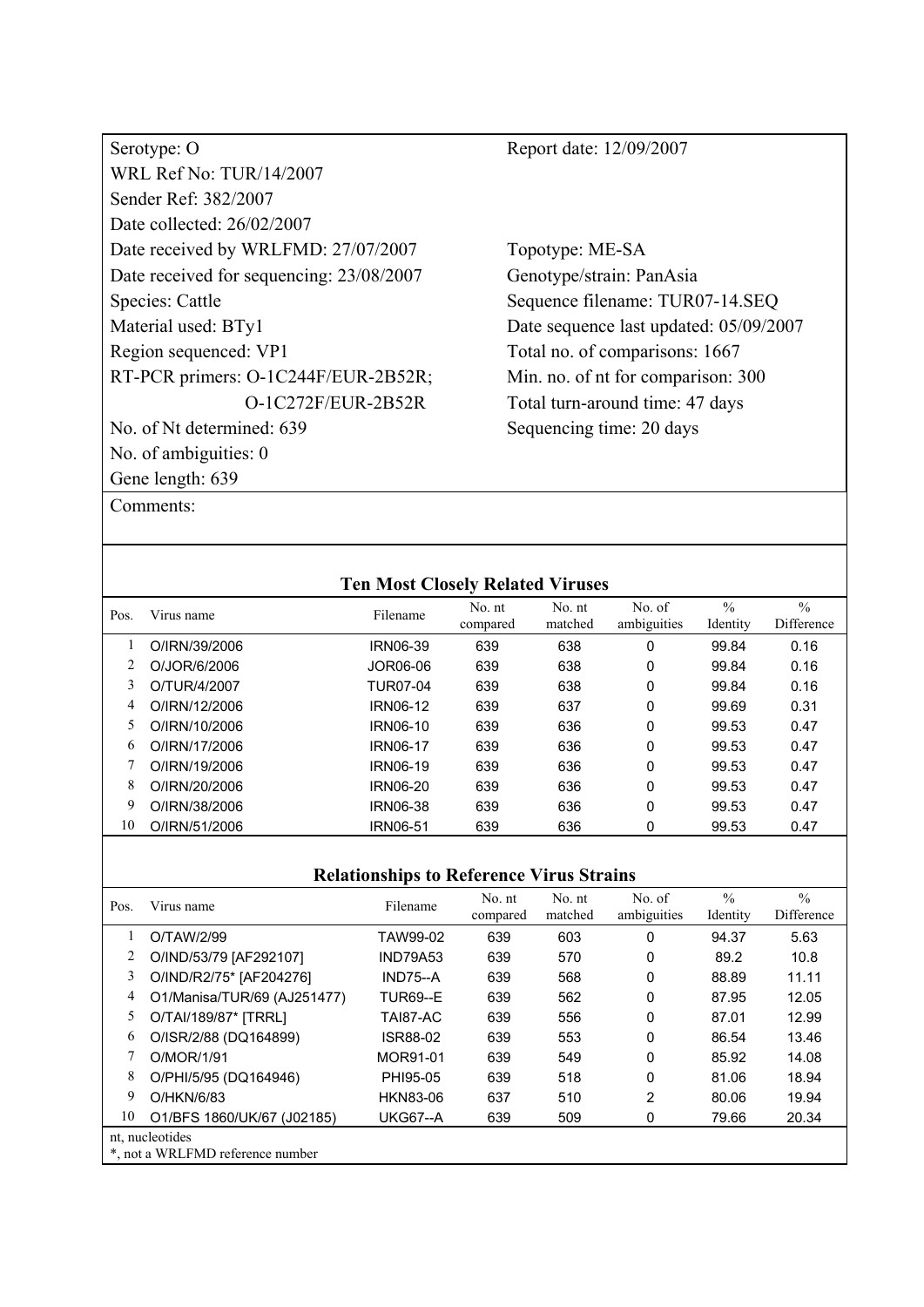| Serotype: O                              |
|------------------------------------------|
| WRL Ref No: TUR/15/2007                  |
| Sender Ref: 379/2007                     |
| Date collected: 01/03/2007               |
| Date received by WRLFMD: 27/07/2007      |
| Date received for sequencing: 23/08/2007 |
| Species: Cattle                          |
| Material used: BTy1                      |
| Region sequenced: VP1                    |
| RT-PCR primers: O-1C244F/EUR-2B52R;      |
| O-1C272F/EUR-2B52R                       |
| No. of Nt determined: 639                |
| No. of ambiguities: 0                    |
| Gene length: 639                         |

Topotype: ME-SA Genotype/strain: PanAsia Sequence filename: TUR07-15.SEQ Date sequence last updated: 05/09/2007 Total no. of comparisons: 1667 Min. no. of nt for comparison: 300 Total turn-around time: 47 days Sequencing time: 20 days

Comments:

|      |               | <b>Ten Most Closely Related Viruses</b> |                    |                   |                       |                           |                             |
|------|---------------|-----------------------------------------|--------------------|-------------------|-----------------------|---------------------------|-----------------------------|
| Pos. | Virus name    | Filename                                | No. nt<br>compared | No. nt<br>matched | No. of<br>ambiguities | $\frac{0}{0}$<br>Identity | $\frac{0}{0}$<br>Difference |
|      | O/TUR/23/2007 | TUR07-23                                | 639                | 637               | 0                     | 99.69                     | 0.31                        |
|      | O/JOR/6/2006  | JOR06-06                                | 639                | 636               | 0                     | 99.53                     | 0.47                        |
| 3    | O/TUR/16/2007 | <b>TUR07-16</b>                         | 639                | 636               | 0                     | 99.53                     | 0.47                        |
| 4    | O/TUR/3/2007  | TUR07-03                                | 639                | 636               | 0                     | 99.53                     | 0.47                        |
| 5    | O/TUR/4/2007  | TUR07-04                                | 639                | 636               | 0                     | 99.53                     | 0.47                        |
| 6    | O/TUR/1/2007  | <b>TUR07-01</b>                         | 639                | 635               | 0                     | 99.37                     | 0.63                        |
|      | O/TUR/14/2007 | TUR07-14                                | 639                | 635               | 0                     | 99.37                     | 0.63                        |
| 8    | O/IRN/12/2006 | <b>IRN06-12</b>                         | 639                | 634               | 0                     | 99.22                     | 0.78                        |
| 9    | O/IRN/38/2006 | <b>IRN06-38</b>                         | 639                | 634               | 0                     | 99.22                     | 0.78                        |
| 10   | O/IRN/39/2006 | <b>IRN06-39</b>                         | 639                | 634               | 0                     | 99.22                     | 0.78                        |
|      |               |                                         |                    |                   |                       |                           |                             |

| Pos. | Virus name                                          | Filename        | No. nt<br>compared | No. nt<br>matched | No. of<br>ambiguities | $\frac{0}{0}$<br>Identity | $\frac{0}{0}$<br>Difference |  |
|------|-----------------------------------------------------|-----------------|--------------------|-------------------|-----------------------|---------------------------|-----------------------------|--|
|      | O/TAW/2/99                                          | TAW99-02        | 639                | 600               | 0                     | 93.9                      | 6.1                         |  |
|      | O/IND/53/79 [AF292107]                              | <b>IND79A53</b> | 639                | 567               | 0                     | 88.73                     | 11.27                       |  |
| 3    | O/IND/R2/75* [AF204276]                             | $IND75-A$       | 639                | 566               | 0                     | 88.58                     | 11.42                       |  |
| 4    | O1/Manisa/TUR/69 (AJ251477)                         | <b>TUR69--E</b> | 639                | 559               | 0                     | 87.48                     | 12.52                       |  |
| 5.   | O/ISR/2/88 (DQ164899)                               | ISR88-02        | 639                | 553               | 0                     | 86.54                     | 13.46                       |  |
| 6    | O/TAI/189/87* [TRRL]                                | TAI87-AC        | 639                | 553               | 0                     | 86.54                     | 13.46                       |  |
|      | O/MOR/1/91                                          | MOR91-01        | 639                | 549               | 0                     | 85.92                     | 14.08                       |  |
| 8    | O/PHI/5/95 (DQ164946)                               | PHI95-05        | 639                | 517               | 0                     | 80.91                     | 19.09                       |  |
| 9    | O/HKN/6/83                                          | <b>HKN83-06</b> | 637                | 509               | 2                     | 79.91                     | 20.09                       |  |
| 10   | O1/BFS 1860/UK/67 (J02185)                          | <b>UKG67--A</b> | 639                | 509               | 0                     | 79.66                     | 20.34                       |  |
|      | nt, nucleotides<br>*, not a WRLFMD reference number |                 |                    |                   |                       |                           |                             |  |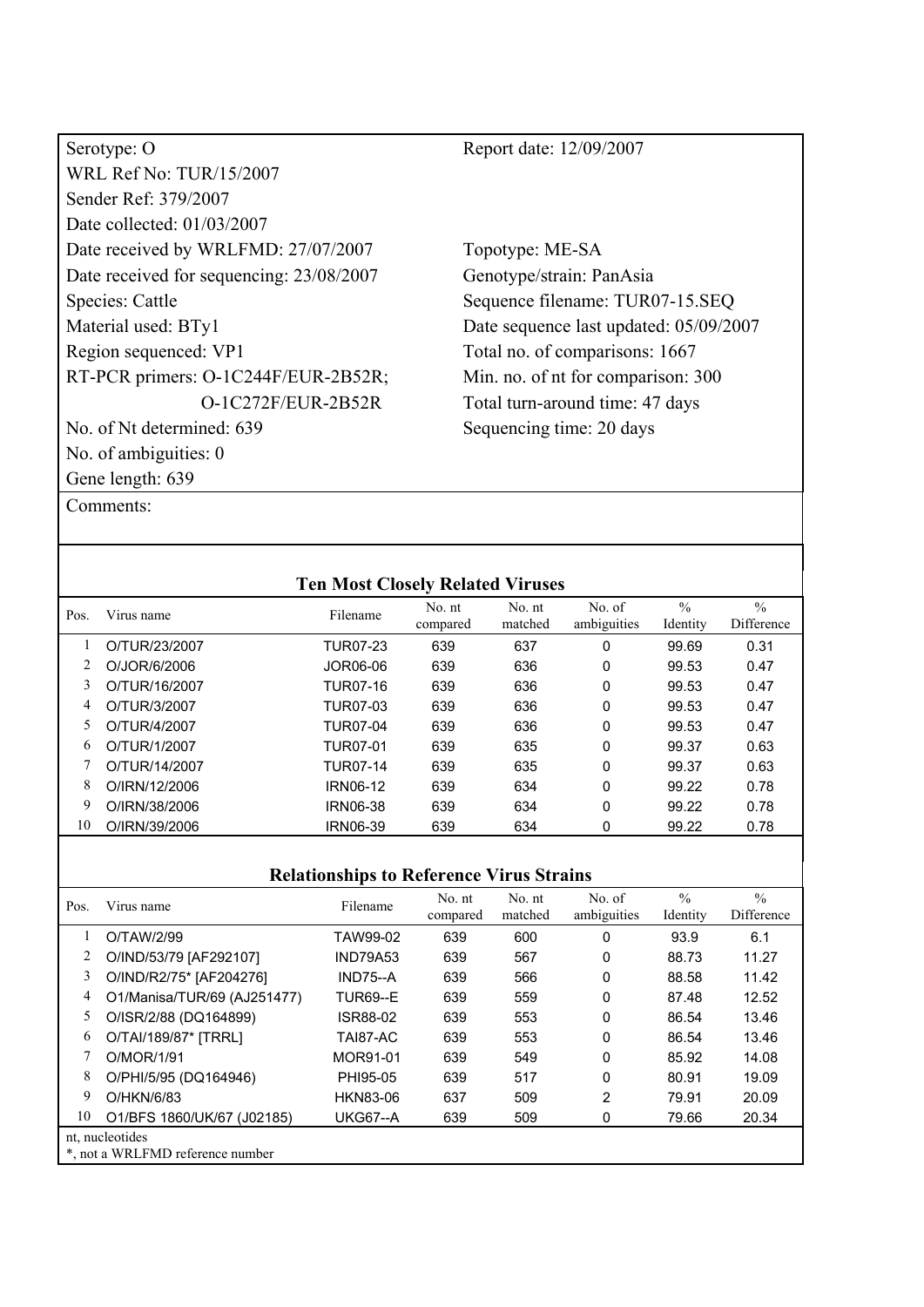| Serotype: O                              |
|------------------------------------------|
| <b>WRL Ref No: TUR/18/2007</b>           |
| Sender Ref: 446/2007                     |
| Date collected: 15/03/2007               |
| Date received by WRLFMD: 27/07/2007      |
| Date received for sequencing: 23/08/2007 |
| Species: Cattle                          |
| Material used: BTy1                      |
| Region sequenced: VP1                    |
| RT-PCR primers: O-1C244F/EUR-2B52R;      |
| $O-1C272F/EUR-2B52R$                     |
| No. of Nt determined: 639                |
| No. of ambiguities: 0                    |
| Gene length: 639                         |

Topotype: ME-SA Genotype/strain: PanAsia Sequence filename: TUR07-18.SEQ Date sequence last updated: 04/09/2007 Total no. of comparisons: 1667 Min. no. of nt for comparison: 300 Total turn-around time: 47 days Sequencing time: 20 days

| Comments: |
|-----------|
|-----------|

|      |               | <b>Ten Most Closely Related Viruses</b> |                    |                   |                       |                           |                             |
|------|---------------|-----------------------------------------|--------------------|-------------------|-----------------------|---------------------------|-----------------------------|
| Pos. | Virus name    | Filename                                | No. nt<br>compared | No. nt<br>matched | No. of<br>ambiguities | $\frac{0}{0}$<br>Identity | $\frac{0}{0}$<br>Difference |
|      | O/IRN/20/2007 | <b>IRN07-20</b>                         | 639                | 638               | 0                     | 99.84                     | 0.16                        |
|      | O/IRN/20/2006 | <b>IRN06-20</b>                         | 639                | 637               | 0                     | 99.69                     | 0.31                        |
| 3    | O/TUR/30/2007 | TUR07-30                                | 639                | 637               | 0                     | 99.69                     | 0.31                        |
| 4    | O/IRN/12/2006 | IRN06-12                                | 639                | 636               | 0                     | 99.53                     | 0.47                        |
| 5    | O/IRN/10/2006 | <b>IRN06-10</b>                         | 639                | 635               | 0                     | 99.37                     | 0.63                        |
| 6    | O/IRN/17/2006 | <b>IRN06-17</b>                         | 639                | 635               | 0                     | 99.37                     | 0.63                        |
| 7    | O/IRN/19/2006 | <b>IRN06-19</b>                         | 639                | 635               | 0                     | 99.37                     | 0.63                        |
| 8    | O/IRN/8/2006  | <b>IRN06-08</b>                         | 639                | 635               | 0                     | 99.37                     | 0.63                        |
| 9    | O/IRN/9/2006  | <b>IRN06-09</b>                         | 639                | 635               | 0                     | 99.37                     | 0.63                        |
| 10   | O/IRN/9/2007  | <b>IRN07-09</b>                         | 639                | 635               | 0                     | 99.37                     | 0.63                        |

| Pos. | Virus name                                          | Filename        | No. nt<br>compared | No. nt<br>matched | No. of<br>ambiguities | $\frac{0}{0}$<br>Identity | $\frac{0}{0}$<br>Difference |  |  |
|------|-----------------------------------------------------|-----------------|--------------------|-------------------|-----------------------|---------------------------|-----------------------------|--|--|
|      | O/TAW/2/99                                          | TAW99-02        | 639                | 604               | 0                     | 94.52                     | 5.48                        |  |  |
|      | O/IND/53/79 [AF292107]                              | <b>IND79A53</b> | 639                | 569               | 0                     | 89.05                     | 10.95                       |  |  |
| 3    | O/IND/R2/75* [AF204276]                             | $IND75-A$       | 639                | 567               | 0                     | 88.73                     | 11.27                       |  |  |
| 4    | O1/Manisa/TUR/69 (AJ251477)                         | <b>TUR69--E</b> | 639                | 563               | $\Omega$              | 88.11                     | 11.89                       |  |  |
| 5.   | O/TAI/189/87* [TRRL]                                | TAI87-AC        | 639                | 553               | 0                     | 86.54                     | 13.46                       |  |  |
| 6    | O/ISR/2/88 (DQ164899)                               | ISR88-02        | 639                | 552               | 0                     | 86.38                     | 13.62                       |  |  |
|      | O/MOR/1/91                                          | MOR91-01        | 639                | 548               | 0                     | 85.76                     | 14.24                       |  |  |
| 8    | O/PHI/5/95 (DQ164946)                               | PHI95-05        | 639                | 521               | 0                     | 81.53                     | 18.47                       |  |  |
| 9    | O/HKN/6/83                                          | <b>HKN83-06</b> | 637                | 513               | 2                     | 80.53                     | 19.47                       |  |  |
| 10   | O1/BFS 1860/UK/67 (J02185)                          | <b>UKG67--A</b> | 639                | 512               | 0                     | 80.13                     | 19.87                       |  |  |
|      | nt, nucleotides<br>*, not a WRLFMD reference number |                 |                    |                   |                       |                           |                             |  |  |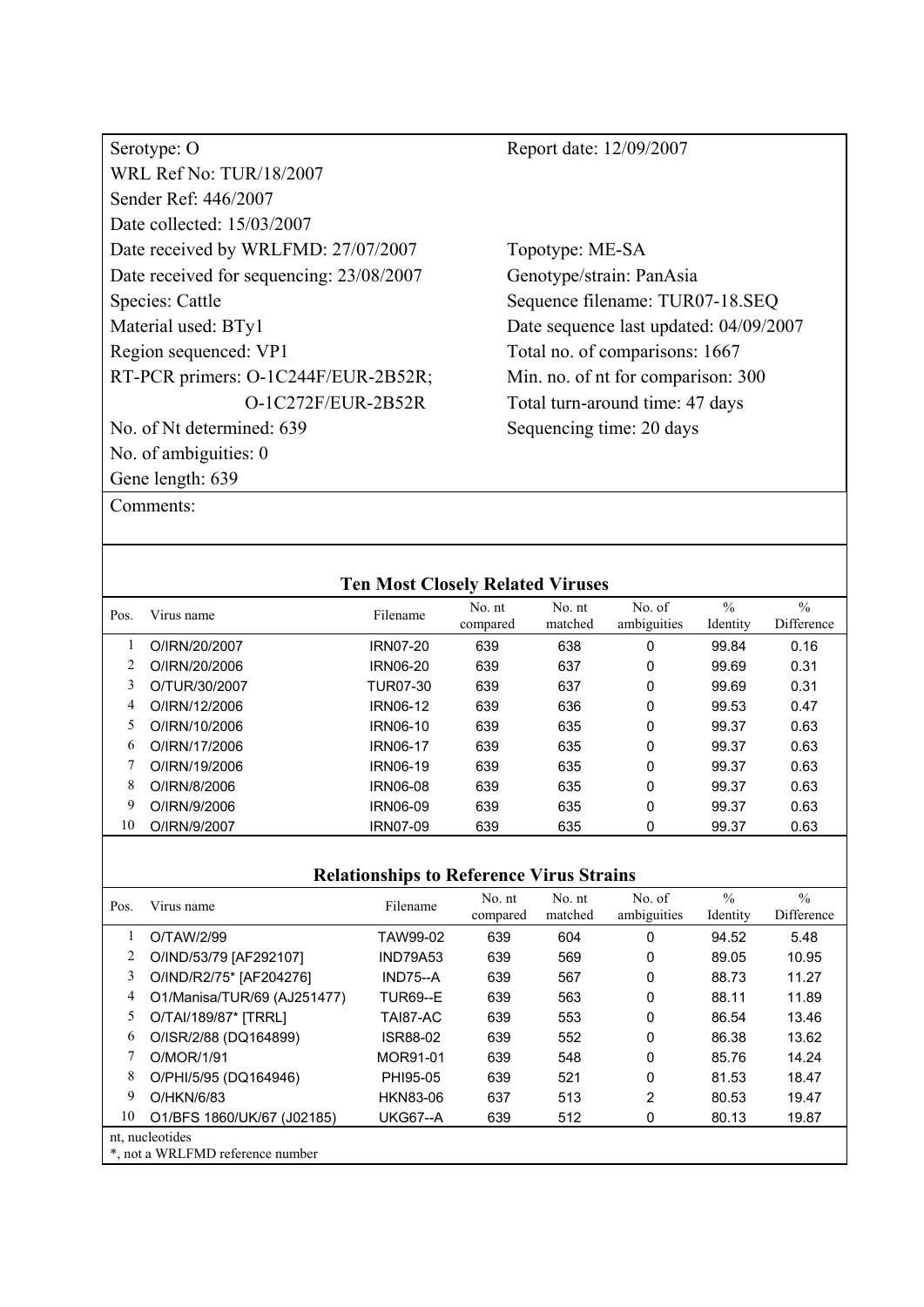| Serotype: O                              |
|------------------------------------------|
| WRL Ref No: TUR/20/2007                  |
| Sender Ref: 529/2007                     |
| Date collected: 23/03/2007               |
| Date received by WRLFMD: 27/07/2007      |
| Date received for sequencing: 23/08/2007 |
| Species: Goat                            |
| Material used: BTy1                      |
| Region sequenced: VP1                    |
| RT-PCR primers: O-1C244F/EUR-2B52R;      |
| O-1C272F/EUR-2B52R                       |
| No. of Nt determined: 639                |
| No. of ambiguities: 0                    |
| Gene length: 639                         |

Topotype: ME-SA Genotype/strain: PanAsia Sequence filename: TUR07-20.SEQ Date sequence last updated: 10/09/2007 Total no. of comparisons: 1667 Min. no. of nt for comparison: 300 Total turn-around time: 47 days Sequencing time: 20 days

Comments:

|      |               | <b>Ten Most Closely Related Viruses</b> |                    |                   |                       |                           |                             |
|------|---------------|-----------------------------------------|--------------------|-------------------|-----------------------|---------------------------|-----------------------------|
| Pos. | Virus name    | Filename                                | No. nt<br>compared | No. nt<br>matched | No. of<br>ambiguities | $\frac{0}{0}$<br>Identity | $\frac{0}{0}$<br>Difference |
|      | O/TUR/13/2007 | TUR07-13                                | 639                | 636               | 0                     | 99.53                     | 0.47                        |
|      | O/IRN/15/2006 | <b>IRN06-15</b>                         | 639                | 634               | 0                     | 99.22                     | 0.78                        |
| 3    | O/IRN/19/2006 | <b>IRN06-19</b>                         | 639                | 634               | 0                     | 99.22                     | 0.78                        |
| 4    | O/IRN/33/2006 | <b>IRN06-33</b>                         | 639                | 634               | 0                     | 99.22                     | 0.78                        |
| 5    | O/IRN/55/2006 | <b>IRN06-55</b>                         | 639                | 634               | 0                     | 99.22                     | 0.78                        |
| 6    | O/TUR/11/2007 | <b>TUR07-11</b>                         | 639                | 634               | 0                     | 99.22                     | 0.78                        |
|      | O/IRN/12/2006 | <b>IRN06-12</b>                         | 639                | 633               | 0                     | 99.06                     | 0.94                        |
| 8    | O/IRN/37/2006 | <b>IRN06-37</b>                         | 639                | 633               | 0                     | 99.06                     | 0.94                        |
| 9    | O/IRN/48/2006 | <b>IRN06-48</b>                         | 639                | 633               | 0                     | 99.06                     | 0.94                        |
| 10   | O/IRN/49/2006 | IRN06-49                                | 639                | 633               | 0                     | 99.06                     | 0.94                        |
|      |               |                                         |                    |                   |                       |                           |                             |

| Pos. | Virus name                                          | Filename        | No. nt<br>compared | No. nt<br>matched | No. of<br>ambiguities | $\frac{0}{0}$<br>Identity | $\frac{0}{0}$<br>Difference |  |
|------|-----------------------------------------------------|-----------------|--------------------|-------------------|-----------------------|---------------------------|-----------------------------|--|
|      | O/TAW/2/99                                          | TAW99-02        | 639                | 599               | 0                     | 93.74                     | 6.26                        |  |
|      | O/IND/53/79 [AF292107]                              | <b>IND79A53</b> | 639                | 566               | 0                     | 88.58                     | 11.42                       |  |
| 3    | O/IND/R2/75* [AF204276]                             | $IND75-A$       | 639                | 564               | 0                     | 88.26                     | 11.74                       |  |
| 4    | O1/Manisa/TUR/69 (AJ251477)                         | <b>TUR69--E</b> | 639                | 560               | 0                     | 87.64                     | 12.36                       |  |
| 5    | O/TAI/189/87* [TRRL]                                | TAI87-AC        | 639                | 552               | 0                     | 86.38                     | 13.62                       |  |
| 6    | O/ISR/2/88 (DQ164899)                               | ISR88-02        | 639                | 549               | 0                     | 85.92                     | 14.08                       |  |
|      | O/MOR/1/91                                          | MOR91-01        | 639                | 545               | 0                     | 85.29                     | 14.71                       |  |
| 8    | O/PHI/5/95 (DQ164946)                               | PHI95-05        | 639                | 514               | 0                     | 80.44                     | 19.56                       |  |
| 9    | O/HKN/6/83                                          | <b>HKN83-06</b> | 637                | 507               | 2                     | 79.59                     | 20.41                       |  |
| 10   | O1/BFS 1860/UK/67 (J02185)                          | <b>UKG67--A</b> | 639                | 507               | 0                     | 79.34                     | 20.66                       |  |
|      | nt, nucleotides<br>*, not a WRLFMD reference number |                 |                    |                   |                       |                           |                             |  |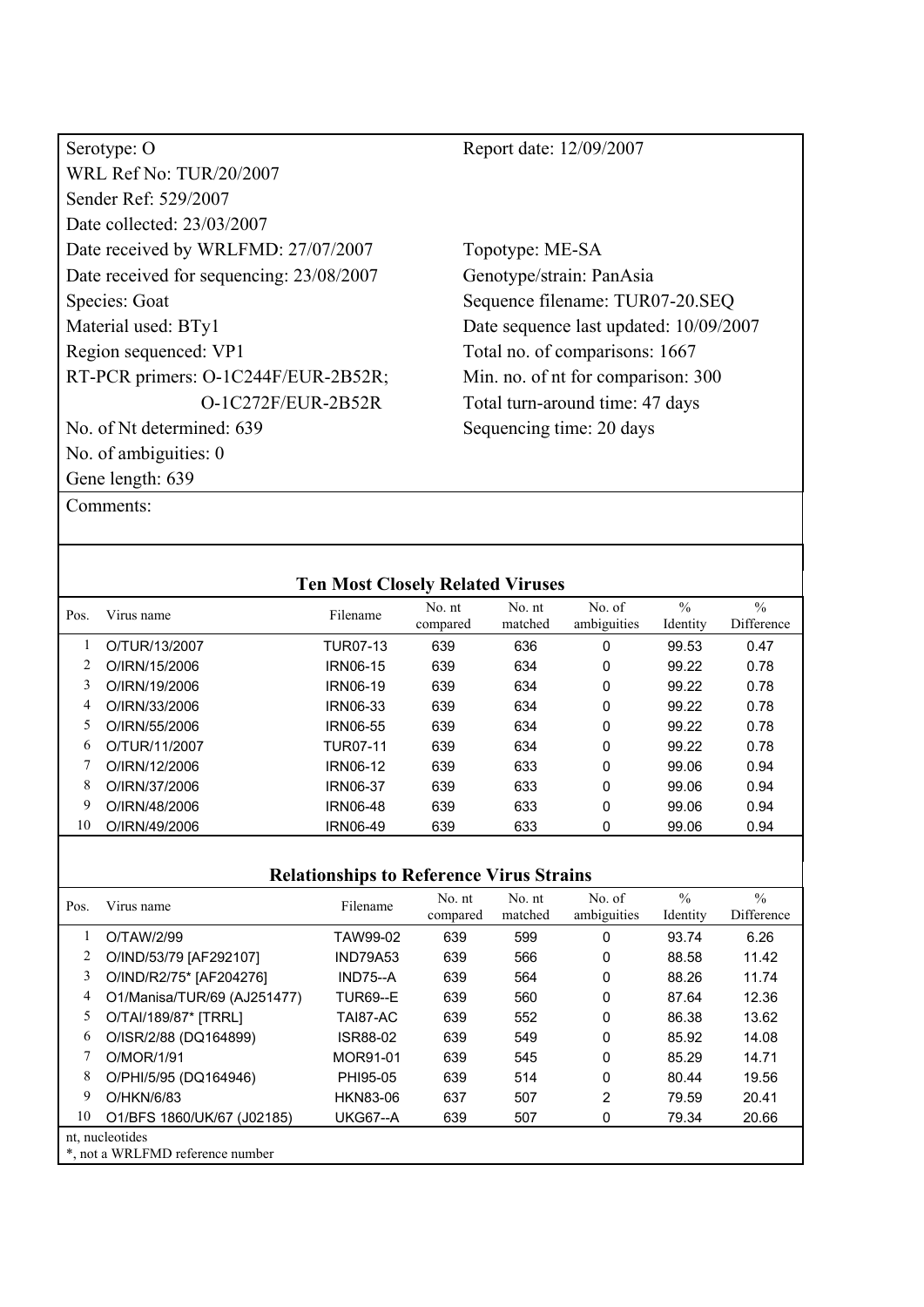| Serotype: O                              |
|------------------------------------------|
| <b>WRL Ref No: TUR/23/2007</b>           |
| Sender Ref: 504/2007                     |
| Date collected: 27/03/2007               |
| Date received by WRLFMD: 27/07/2007      |
| Date received for sequencing: 23/08/2007 |
| Species: Sheep                           |
| Material used: BTy2                      |
| Region sequenced: VP1                    |
| RT-PCR primers: O-1C244F/EUR-2B52R;      |
| O-1C272F/EUR-2B52R                       |
| No. of Nt determined: 639                |
| No. of ambiguities: 0                    |
| Gene length: 639                         |

Comments:

Report date: 12/09/2007

Topotype: ME-SA Genotype/strain: PanAsia Sequence filename: TUR07-23.SEQ Date sequence last updated: 10/09/2007 Total no. of comparisons: 1667 Min. no. of nt for comparison: 300 Total turn-around time: 47 days Sequencing time: 20 days

| <b>Ten Most Closely Related Viruses</b> |               |                 |                    |                   |                       |                           |                             |  |
|-----------------------------------------|---------------|-----------------|--------------------|-------------------|-----------------------|---------------------------|-----------------------------|--|
| Pos.                                    | Virus name    | Filename        | No. nt<br>compared | No. nt<br>matched | No. of<br>ambiguities | $\frac{0}{0}$<br>Identity | $\frac{0}{0}$<br>Difference |  |
|                                         | O/TUR/15/2007 | <b>TUR07-15</b> | 639                | 637               | 0                     | 99.69                     | 0.31                        |  |
| 2                                       | O/JOR/6/2006  | JOR06-06        | 639                | 636               | 0                     | 99.53                     | 0.47                        |  |
| 3                                       | O/TUR/16/2007 | <b>TUR07-16</b> | 639                | 636               | 0                     | 99.53                     | 0.47                        |  |
| 4                                       | O/TUR/4/2007  | <b>TUR07-04</b> | 639                | 636               | 0                     | 99.53                     | 0.47                        |  |
| 5                                       | O/TUR/14/2007 | <b>TUR07-14</b> | 639                | 635               | 0                     | 99.37                     | 0.63                        |  |
| 6                                       | O/IRN/12/2006 | <b>IRN06-12</b> | 639                | 634               | 0                     | 99.22                     | 0.78                        |  |
|                                         | O/IRN/38/2006 | <b>IRN06-38</b> | 639                | 634               | 0                     | 99.22                     | 0.78                        |  |
| 8                                       | O/IRN/39/2006 | <b>IRN06-39</b> | 639                | 634               | $\Omega$              | 99.22                     | 0.78                        |  |
| 9                                       | O/ISR/3/2007  | ISR07-03        | 639                | 634               | 0                     | 99.22                     | 0.78                        |  |
| 10                                      | O/JOR/7/2006  | JOR06-07        | 639                | 634               | 0                     | 99.22                     | 0.78                        |  |

| Pos. | Virus name                                          | Filename        | No. nt<br>compared | No. nt<br>matched | No. of<br>ambiguities | $\frac{0}{0}$<br>Identity | $\frac{0}{0}$<br>Difference |  |
|------|-----------------------------------------------------|-----------------|--------------------|-------------------|-----------------------|---------------------------|-----------------------------|--|
|      | O/TAW/2/99                                          | TAW99-02        | 639                | 600               | 0                     | 93.9                      | 6.1                         |  |
|      | O/IND/53/79 [AF292107]                              | <b>IND79A53</b> | 639                | 569               | 0                     | 89.05                     | 10.95                       |  |
| 3    | O/IND/R2/75* [AF204276]                             | $IND75-A$       | 639                | 568               | 0                     | 88.89                     | 11.11                       |  |
| 4    | O1/Manisa/TUR/69 (AJ251477)                         | <b>TUR69--E</b> | 639                | 561               | 0                     | 87.79                     | 12.21                       |  |
| 5.   | O/TAI/189/87* [TRRL]                                | TAI87-AC        | 639                | 555               | 0                     | 86.85                     | 13.15                       |  |
| 6    | O/ISR/2/88 (DQ164899)                               | ISR88-02        | 639                | 553               | $\Omega$              | 86.54                     | 13.46                       |  |
|      | O/MOR/1/91                                          | MOR91-01        | 639                | 549               | 0                     | 85.92                     | 14.08                       |  |
| 8    | O/PHI/5/95 (DQ164946)                               | PHI95-05        | 639                | 515               | 0                     | 80.59                     | 19.41                       |  |
| 9    | O1/BFS 1860/UK/67 (J02185)                          | <b>UKG67--A</b> | 639                | 509               | 0                     | 79.66                     | 20.34                       |  |
| 10   | O/HKN/6/83                                          | <b>HKN83-06</b> | 637                | 507               | 2                     | 79.59                     | 20.41                       |  |
|      | nt, nucleotides<br>*, not a WRLFMD reference number |                 |                    |                   |                       |                           |                             |  |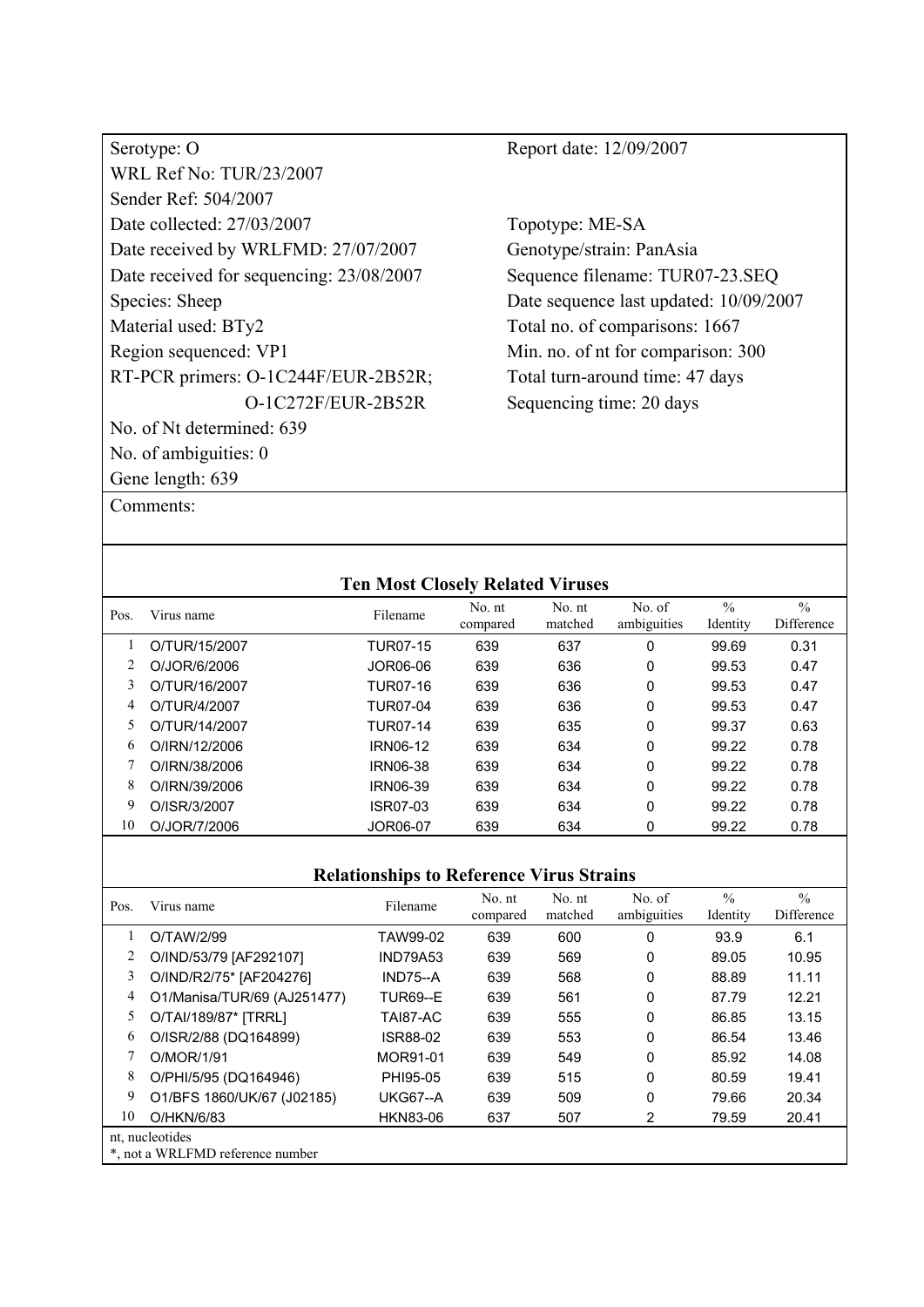| Serotype: O                              |
|------------------------------------------|
| WRL Ref No: TUR/27/2007                  |
| Sender Ref: 596/2007                     |
| Date collected: 19/04/2007               |
| Date received by WRLFMD: 27/07/2007      |
| Date received for sequencing: 23/08/2007 |
| Species: Cattle                          |
| Material used: BTy1                      |
| Region sequenced: VP1                    |
| RT-PCR primers: O-1C244F/EUR-2B52R;      |
| O-1C272F/EUR-2B52R                       |
| No. of Nt determined: 639                |
| No. of ambiguities: 0                    |
| Gene length: 639                         |

Topotype: ME-SA Genotype/strain: PanAsia Sequence filename: TUR07-27.SEQ Date sequence last updated: 10/09/2007 Total no. of comparisons: 1667 Min. no. of nt for comparison: 300 Total turn-around time: 47 days Sequencing time: 20 days

Comments:

|      |               | <b>Ten Most Closely Related Viruses</b> |                    |                   |                       |                           |                             |
|------|---------------|-----------------------------------------|--------------------|-------------------|-----------------------|---------------------------|-----------------------------|
| Pos. | Virus name    | Filename                                | No. nt<br>compared | No. nt<br>matched | No. of<br>ambiguities | $\frac{0}{0}$<br>Identity | $\frac{0}{0}$<br>Difference |
|      | O/TUR/6/2007  | TUR07-06                                | 639                | 638               | 0                     | 99.84                     | 0.16                        |
|      | O/TUR/13/2007 | TUR07-13                                | 639                | 635               | 0                     | 99.37                     | 0.63                        |
| 3    | O/IRN/14/2007 | <b>IRN07-14</b>                         | 639                | 633               | 0                     | 99.06                     | 0.94                        |
| 4    | O/IRN/15/2006 | <b>IRN06-15</b>                         | 639                | 633               | 0                     | 99.06                     | 0.94                        |
| 5    | O/IRN/33/2006 | <b>IRN06-33</b>                         | 639                | 633               | 0                     | 99.06                     | 0.94                        |
| 6    | O/IRN/55/2006 | <b>IRN06-55</b>                         | 639                | 633               | 0                     | 99.06                     | 0.94                        |
|      | O/TUR/11/2007 | TUR07-11                                | 639                | 633               | 0                     | 99.06                     | 0.94                        |
| 8    | O/IRN/12/2006 | <b>IRN06-12</b>                         | 639                | 632               | 0                     | 98.9                      | 1.1                         |
| 9    | O/IRN/24/2006 | IRN06-24                                | 639                | 632               | 0                     | 98.9                      | 1.1                         |
| 10   | O/IRN/37/2006 | <b>IRN06-37</b>                         | 639                | 632               | 0                     | 98.9                      | 1.1                         |
|      |               |                                         |                    |                   |                       |                           |                             |

| Pos. | Virus name                                          | Filename        | No. nt<br>compared | No. nt<br>matched | No. of<br>ambiguities | $\frac{0}{0}$<br>Identity | $\frac{0}{0}$<br>Difference |  |
|------|-----------------------------------------------------|-----------------|--------------------|-------------------|-----------------------|---------------------------|-----------------------------|--|
|      | O/TAW/2/99                                          | TAW99-02        | 639                | 602               | 0                     | 94.21                     | 5.79                        |  |
|      | O/IND/53/79 [AF292107]                              | <b>IND79A53</b> | 639                | 567               | 0                     | 88.73                     | 11.27                       |  |
| 3    | O/IND/R2/75* [AF204276]                             | IND75--A        | 639                | 563               | 0                     | 88.11                     | 11.89                       |  |
| 4    | O1/Manisa/TUR/69 (AJ251477)                         | <b>TUR69--E</b> | 639                | 561               | 0                     | 87.79                     | 12.21                       |  |
| 5    | O/TAI/189/87* [TRRL]                                | TAI87-AC        | 639                | 555               | 0                     | 86.85                     | 13.15                       |  |
| 6    | O/ISR/2/88 (DQ164899)                               | ISR88-02        | 639                | 552               | 0                     | 86.38                     | 13.62                       |  |
|      | O/MOR/1/91                                          | MOR91-01        | 639                | 548               | 0                     | 85.76                     | 14.24                       |  |
| 8    | O/PHI/5/95 (DQ164946)                               | PHI95-05        | 639                | 517               | 0                     | 80.91                     | 19.09                       |  |
| 9    | O/HKN/6/83                                          | <b>HKN83-06</b> | 637                | 509               | 2                     | 79.91                     | 20.09                       |  |
| 10   | O1/BFS 1860/UK/67 (J02185)                          | <b>UKG67--A</b> | 639                | 508               | 0                     | 79.5                      | 20.5                        |  |
|      | nt, nucleotides<br>*, not a WRLFMD reference number |                 |                    |                   |                       |                           |                             |  |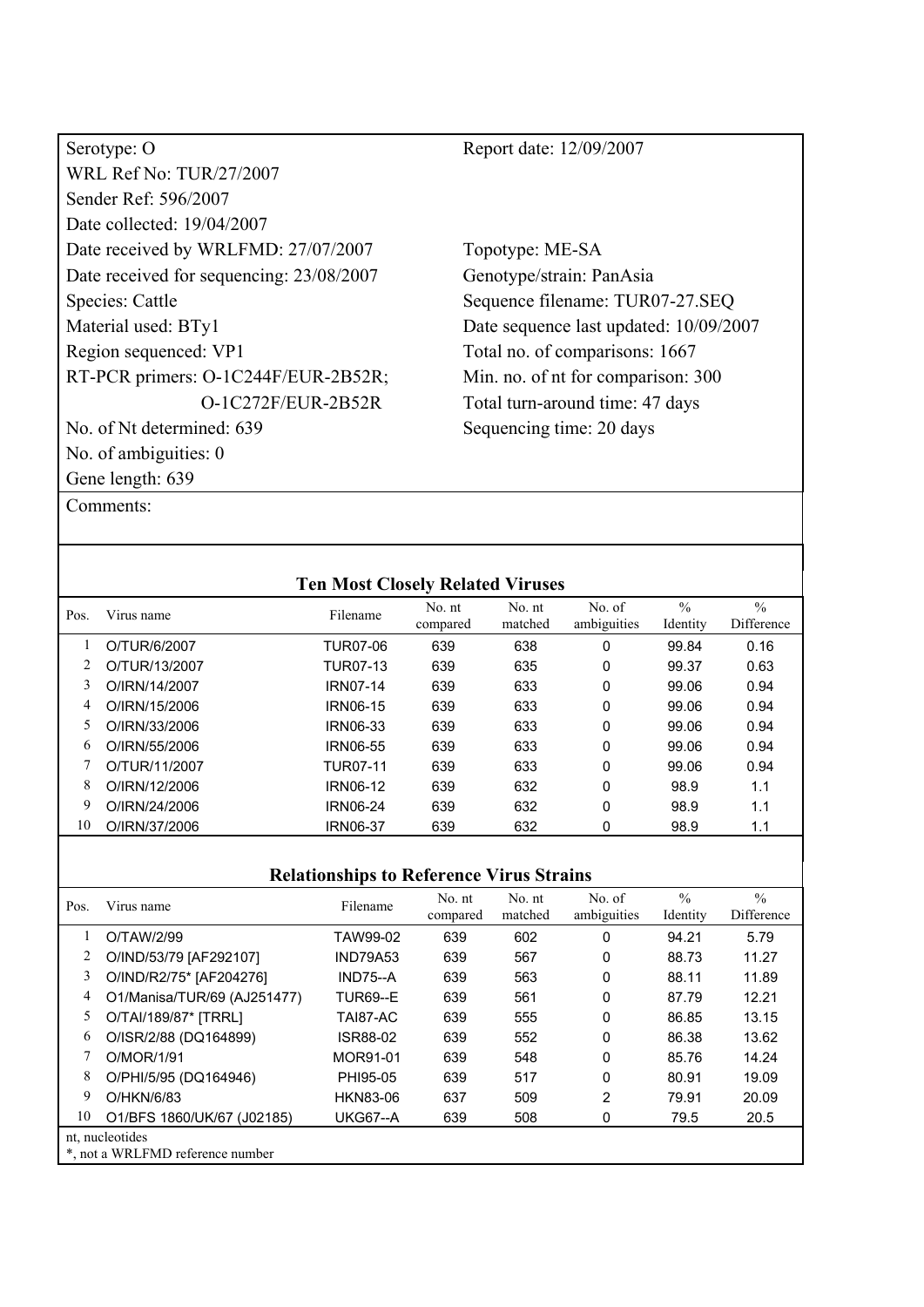| Serotype: O                              |
|------------------------------------------|
| <b>WRL Ref No: TUR/28/2007</b>           |
| Sender Ref: 639/2007                     |
| Date collected: $24/04/2007$             |
| Date received by WRLFMD: 27/07/2007      |
| Date received for sequencing: 23/08/2007 |
| Species: Cattle                          |
| Material used: BTy1                      |
| Region sequenced: VP1                    |
| RT-PCR primers: O-1C244F/EUR-2B52R;      |
| O-1C272F/EUR-2B52R                       |
| No. of Nt determined: 639                |
| No. of ambiguities: 0                    |
| Gene length: 639                         |
| Comments:                                |

Topotype: ME-SA Genotype/strain: PanAsia Sequence filename: TUR07-28.SEQ Date sequence last updated: 04/09/2007 Total no. of comparisons: 1667 Min. no. of nt for comparison: 300 Total turn-around time: 47 days Sequencing time: 20 days

| <b>Ten Most Closely Related Viruses</b> |                               |                 |                    |                   |                       |                           |                             |  |  |
|-----------------------------------------|-------------------------------|-----------------|--------------------|-------------------|-----------------------|---------------------------|-----------------------------|--|--|
| Pos.                                    | Virus name                    | Filename        | No. nt<br>compared | No. nt<br>matched | No. of<br>ambiguities | $\frac{0}{0}$<br>Identity | $\frac{0}{0}$<br>Difference |  |  |
|                                         | O/JOR/6/2006                  | JOR06-06        | 639                | 634               | 0                     | 99.22                     | 0.78                        |  |  |
|                                         | O/TUR/285/2007* (FMDI-Ankara) | TUR07-AA        | 639                | 634               | 0                     | 99.22                     | 0.78                        |  |  |
| 3                                       | O/TUR/3/2007                  | TUR07-03        | 639                | 634               | 0                     | 99.22                     | 0.78                        |  |  |
| 4                                       | O/TUR/4/2007                  | <b>TUR07-04</b> | 639                | 634               | 0                     | 99.22                     | 0.78                        |  |  |
| 5                                       | O/TUR/1/2007                  | <b>TUR07-01</b> | 639                | 633               | 0                     | 99.06                     | 0.94                        |  |  |
| 6                                       | O/TUR/14/2007                 | TUR07-14        | 639                | 633               | 0                     | 99.06                     | 0.94                        |  |  |
|                                         | O/IRN/39/2006                 | <b>IRN06-39</b> | 639                | 632               | 0                     | 98.9                      | 1.1                         |  |  |
| 8                                       | O/ISR/3/2007                  | ISR07-03        | 639                | 632               | 0                     | 98.9                      | 1.1                         |  |  |
| 9                                       | O/JOR/7/2006                  | JOR06-07        | 639                | 632               | 0                     | 98.9                      | 1.1                         |  |  |
| 10                                      | O/TUR/16/2007                 | <b>TUR07-16</b> | 639                | 632               | 0                     | 98.9                      | 1.1                         |  |  |
|                                         |                               |                 |                    |                   |                       |                           |                             |  |  |

| Pos. | Virus name                                          | Filename        | No. nt<br>compared | No. nt<br>matched | No. of<br>ambiguities | $\frac{0}{0}$<br>Identity | $\frac{0}{0}$<br>Difference |  |
|------|-----------------------------------------------------|-----------------|--------------------|-------------------|-----------------------|---------------------------|-----------------------------|--|
|      | O/TAW/2/99                                          | TAW99-02        | 639                | 599               | 0                     | 93.74                     | 6.26                        |  |
|      | O/IND/53/79 [AF292107]                              | <b>IND79A53</b> | 639                | 566               | 0                     | 88.58                     | 11.42                       |  |
| 3    | O/IND/R2/75* [AF204276]                             | $IND75-A$       | 639                | 566               | 0                     | 88.58                     | 11.42                       |  |
| 4    | O1/Manisa/TUR/69 (AJ251477)                         | <b>TUR69--E</b> | 639                | 558               | 0                     | 87.32                     | 12.68                       |  |
| 5    | O/TAI/189/87* [TRRL]                                | TAI87-AC        | 639                | 552               | 0                     | 86.38                     | 13.62                       |  |
| 6    | O/ISR/2/88 (DQ164899)                               | ISR88-02        | 639                | 551               | $\Omega$              | 86.23                     | 13.77                       |  |
|      | O/MOR/1/91                                          | MOR91-01        | 639                | 549               | 0                     | 85.92                     | 14.08                       |  |
| 8    | O/PHI/5/95 (DQ164946)                               | PHI95-05        | 639                | 516               | 0                     | 80.75                     | 19.25                       |  |
| 9    | O1/BFS 1860/UK/67 (J02185)                          | <b>UKG67--A</b> | 639                | 508               | 0                     | 79.5                      | 20.5                        |  |
| 10   | O/HKN/6/83                                          | <b>HKN83-06</b> | 637                | 506               | 2                     | 79.43                     | 20.57                       |  |
|      | nt, nucleotides<br>*, not a WRLFMD reference number |                 |                    |                   |                       |                           |                             |  |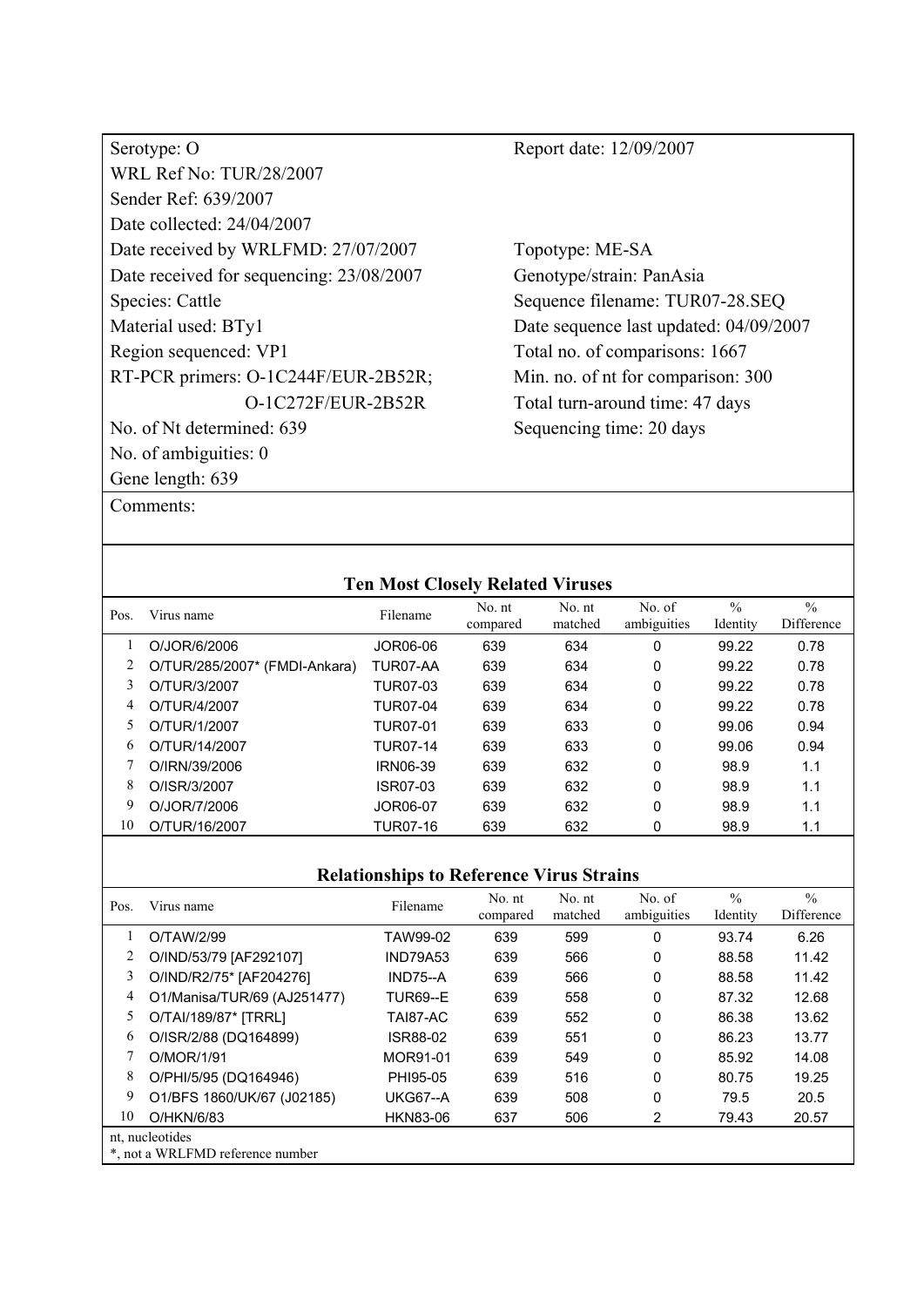| Serotype: O                              | Report date: 12/09/2007                |
|------------------------------------------|----------------------------------------|
| <b>WRL Ref No: TUR/29/2007</b>           |                                        |
| Sender Ref: 630/2007                     |                                        |
| Date collected: 26/04/2007               |                                        |
| Date received by WRLFMD: 27/07/2007      | Topotype: ME-SA                        |
| Date received for sequencing: 23/08/2007 | Genotype/strain: PanAsia               |
| Species: Cattle                          | Sequence filename: TUR07-29.SEQ        |
| Material used: BTy1                      | Date sequence last updated: 04/09/2007 |
| Region sequenced: VP1                    | Total no. of comparisons: 1667         |
| RT-PCR primers: O-1C244F/EUR-2B52R;      | Min. no. of nt for comparison: 300     |
| O-1C272F/EUR-2B52R                       | Total turn-around time: 47 days        |
| No. of Nt determined: 639                | Sequencing time: 20 days               |
| No. of ambiguities: 0                    |                                        |
| Gene length: 639                         |                                        |
| Comments:                                |                                        |

| <b>Ten Most Closely Related Viruses</b>         |                                                                                                    |                 |                    |                   |                       |                           |                             |  |  |
|-------------------------------------------------|----------------------------------------------------------------------------------------------------|-----------------|--------------------|-------------------|-----------------------|---------------------------|-----------------------------|--|--|
| Pos.                                            | Virus name                                                                                         | Filename        | No. nt<br>compared | No. nt<br>matched | No. of<br>ambiguities | $\frac{0}{0}$<br>Identity | $\frac{0}{0}$<br>Difference |  |  |
| 1                                               | O/TUR/285/2007* (FMDI-Ankara)                                                                      | TUR07-AA        | 639                | 631               | 0                     | 98.75                     | 1.25                        |  |  |
|                                                 | O/TUR/3/2007                                                                                       | <b>TUR07-03</b> | 639                | 631               | 0                     | 98.75                     | 1.25                        |  |  |
| 3                                               | O/TUR/1/2007                                                                                       | <b>TUR07-01</b> | 639                | 630               | 0                     | 98.59                     | 1.41                        |  |  |
| 4                                               | O/TUR/28/2007                                                                                      | <b>TUR07-28</b> | 639                | 630               | 0                     | 98.59                     | 1.41                        |  |  |
| 5                                               | O/JOR/6/2006                                                                                       | <b>JOR06-06</b> | 639                | 629               | 0                     | 98.44                     | 1.56                        |  |  |
| 6                                               | O/TUR/4/2007                                                                                       | <b>TUR07-04</b> | 639                | 629               | 0                     | 98.44                     | 1.56                        |  |  |
|                                                 | O/TUR/14/2007                                                                                      | <b>TUR07-14</b> | 639                | 628               | 0                     | 98.28                     | 1.72                        |  |  |
| 8                                               | O/TUR/15/2007                                                                                      | <b>TUR07-15</b> | 639                | 628               | 0                     | 98.28                     | 1.72                        |  |  |
| 9                                               | O/IRN/39/2006                                                                                      | <b>IRN06-39</b> | 639                | 627               | 0                     | 98.12                     | 1.88                        |  |  |
| 10                                              | O/ISR/3/2007                                                                                       | ISR07-03        | 639                | 627               | 0                     | 98.12                     | 1.88                        |  |  |
|                                                 |                                                                                                    |                 |                    |                   |                       |                           |                             |  |  |
| <b>Relationships to Reference Virus Strains</b> |                                                                                                    |                 |                    |                   |                       |                           |                             |  |  |
| Pos.                                            | Virus name                                                                                         | Filename        | No. nt<br>compared | No. nt<br>matched | No. of<br>ambiguities | $\frac{0}{0}$<br>Identity | $\frac{0}{0}$<br>Difference |  |  |
|                                                 | O/TAW/2/99                                                                                         | TAW99-02        | 639                | 594               | 0                     | 92.96                     | 7.04                        |  |  |
|                                                 | $\bigcap / \bigcup / \bigcap / \bigcap Z \subseteq * \bigcap \bigcap \bigcap A \cap Z \subseteq 1$ | $ININZE$ $A$    | con                | EG <sub>A</sub>   | <sup>n</sup>          | 00, 20                    | 11 7A                       |  |  |

|    | U/TAW/2/99                       | AVVYY-UZ        | ৩৩৬ | 594 | υ | 92.90 | 7.U4  |  |
|----|----------------------------------|-----------------|-----|-----|---|-------|-------|--|
| 2  | O/IND/R2/75* [AF204276]          | $IND75-A$       | 639 | 564 | 0 | 88.26 | 11.74 |  |
| 3  | O/IND/53/79 [AF292107]           | <b>IND79A53</b> | 639 | 563 | 0 | 88.11 | 11.89 |  |
| 4  | O1/Manisa/TUR/69 (AJ251477)      | <b>TUR69--E</b> | 639 | 557 | 0 | 87.17 | 12.83 |  |
| 5. | O/TAI/189/87* [TRRL]             | TAI87-AC        | 639 | 547 | 0 | 85.6  | 14.4  |  |
| 6  | O/ISR/2/88 (DQ164899)            | <b>ISR88-02</b> | 639 | 546 | 0 | 85.45 | 14.55 |  |
|    | O/MOR/1/91                       | MOR91-01        | 639 | 542 | 0 | 84.82 | 15.18 |  |
| 8  | O/PHI/5/95 (DQ164946)            | PHI95-05        | 639 | 515 | 0 | 80.59 | 19.41 |  |
| 9. | O1/BFS 1860/UK/67 (J02185)       | <b>UKG67--A</b> | 639 | 510 | 0 | 79.81 | 20.19 |  |
| 10 | O/HKN/6/83                       | <b>HKN83-06</b> | 637 | 507 | 2 | 79.59 | 20.41 |  |
|    | nt, nucleotides                  |                 |     |     |   |       |       |  |
|    | *, not a WRLFMD reference number |                 |     |     |   |       |       |  |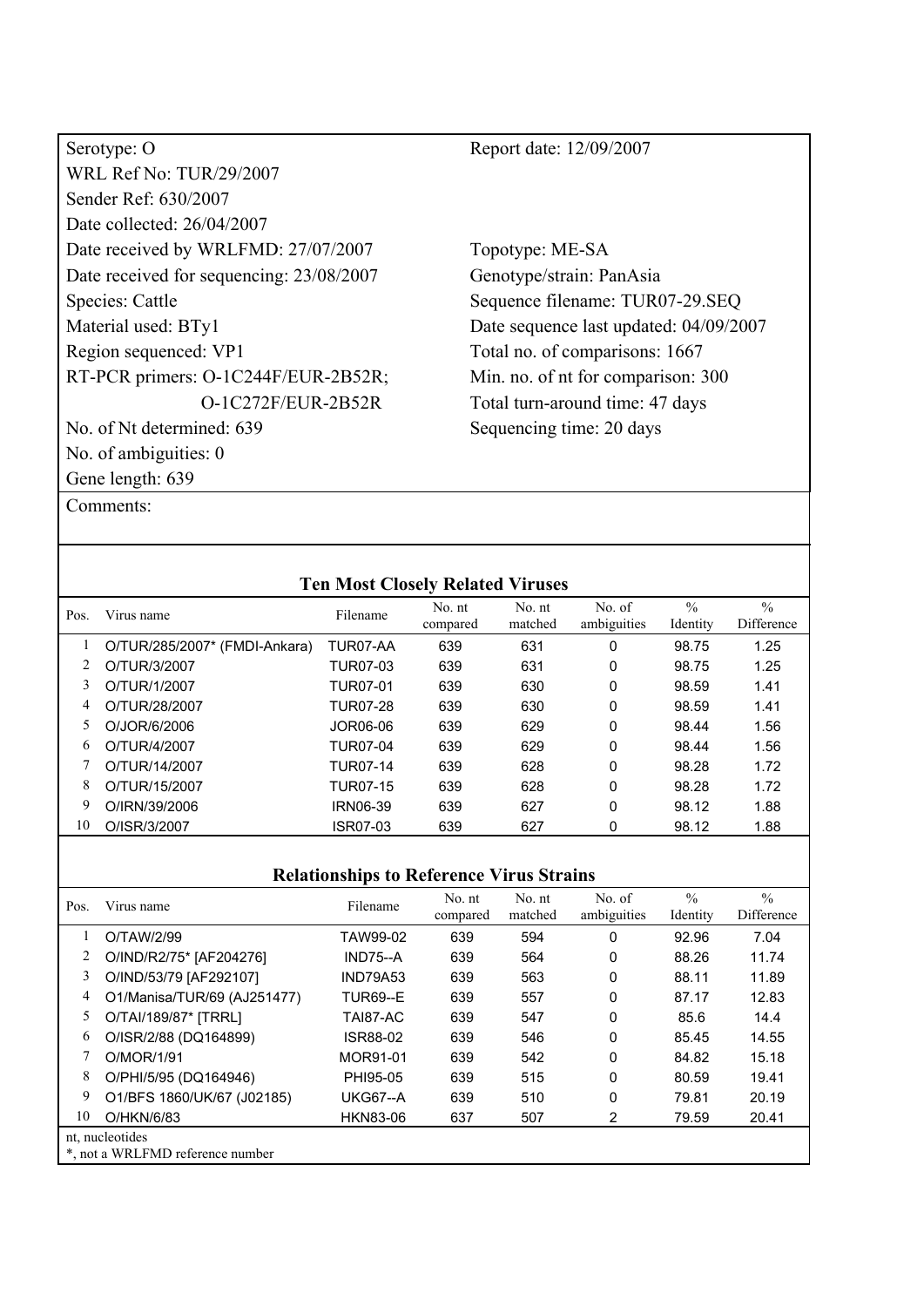| Serotype: O                              |
|------------------------------------------|
| <b>WRL Ref No: TUR/30/2007</b>           |
| Sender Ref: 644/2007                     |
| Date collected: 02/05/2007               |
| Date received by WRLFMD: 27/07/2007      |
| Date received for sequencing: 23/08/2007 |
| Species: Cattle                          |
| Material used: BTy1                      |
| Region sequenced: VP1                    |
| RT-PCR primers: O-1C244F/EUR-2B52R;      |
| $O-1C272F/EUR-2B52R$                     |
| No. of Nt determined: 639                |
| No. of ambiguities: 0                    |
| Gene length: 639                         |

Topotype: ME-SA Genotype/strain: PanAsia Sequence filename: TUR07-30.SEQ Date sequence last updated: 04/09/2007 Total no. of comparisons: 1667 Min. no. of nt for comparison: 300 Total turn-around time: 47 days Sequencing time: 20 days

|      |               | <b>Ten Most Closely Related Viruses</b> |                    |                   |                       |                           |                             |
|------|---------------|-----------------------------------------|--------------------|-------------------|-----------------------|---------------------------|-----------------------------|
| Pos. | Virus name    | Filename                                | No. nt<br>compared | No. nt<br>matched | No. of<br>ambiguities | $\frac{0}{0}$<br>Identity | $\frac{0}{0}$<br>Difference |
|      | O/TUR/18/2007 | <b>TUR07-18</b>                         | 639                | 637               | 0                     | 99.69                     | 0.31                        |
|      | O/IRN/20/2007 | <b>IRN07-20</b>                         | 639                | 636               | 0                     | 99.53                     | 0.47                        |
| 3    | O/IRN/20/2006 | <b>IRN06-20</b>                         | 639                | 635               | 0                     | 99.37                     | 0.63                        |
| 4    | O/IRN/12/2006 | IRN06-12                                | 639                | 634               | 0                     | 99.22                     | 0.78                        |
| 5    | O/IRN/56/2006 | IRN06-56                                | 639                | 634               | 0                     | 99.22                     | 0.78                        |
| 6    | O/PAK/10/2006 | PAK06-10                                | 639                | 634               | 0                     | 99.22                     | 0.78                        |
| 7    | O/PAK/16/2006 | PAK06-16                                | 639                | 634               | 0                     | 99.22                     | 0.78                        |
| 8    | O/PAK/4/2006  | PAK06-04                                | 639                | 634               | $\Omega$              | 99.22                     | 0.78                        |
| 9    | O/PAK/6/2006  | PAK06-06                                | 639                | 634               | 0                     | 99.22                     | 0.78                        |
| 10   | O/PAK/8/2006  | PAK06-08                                | 639                | 634               | 0                     | 99.22                     | 0.78                        |

| Pos. | Virus name                                          | Filename        | No. nt<br>compared | No. nt<br>matched | No. of<br>ambiguities | $\frac{0}{0}$<br>Identity | $\frac{0}{0}$<br>Difference |
|------|-----------------------------------------------------|-----------------|--------------------|-------------------|-----------------------|---------------------------|-----------------------------|
|      | O/TAW/2/99                                          | TAW99-02        | 639                | 604               | 0                     | 94.52                     | 5.48                        |
|      | O/IND/53/79 [AF292107]                              | <b>IND79A53</b> | 639                | 569               | 0                     | 89.05                     | 10.95                       |
| 3    | O/IND/R2/75* [AF204276]                             | $IND75-A$       | 639                | 567               | 0                     | 88.73                     | 11.27                       |
| 4    | O1/Manisa/TUR/69 (AJ251477)                         | <b>TUR69--E</b> | 639                | 565               | 0                     | 88.42                     | 11.58                       |
| 5    | O/TAI/189/87* [TRRL]                                | TAI87-AC        | 639                | 555               | 0                     | 86.85                     | 13.15                       |
| 6    | O/ISR/2/88 (DQ164899)                               | ISR88-02        | 639                | 554               | 0                     | 86.7                      | 13.3                        |
|      | O/MOR/1/91                                          | MOR91-01        | 639                | 550               | 0                     | 86.07                     | 13.93                       |
| 8    | O/PHI/5/95 (DQ164946)                               | PHI95-05        | 639                | 523               | 0                     | 81.85                     | 18.15                       |
| 9    | O/HKN/6/83                                          | HKN83-06        | 637                | 515               | 2                     | 80.85                     | 19.15                       |
| 10   | O1/BFS 1860/UK/67 (J02185)                          | <b>UKG67--A</b> | 639                | 512               | 0                     | 80.13                     | 19.87                       |
|      | nt, nucleotides<br>*, not a WRLFMD reference number |                 |                    |                   |                       |                           |                             |